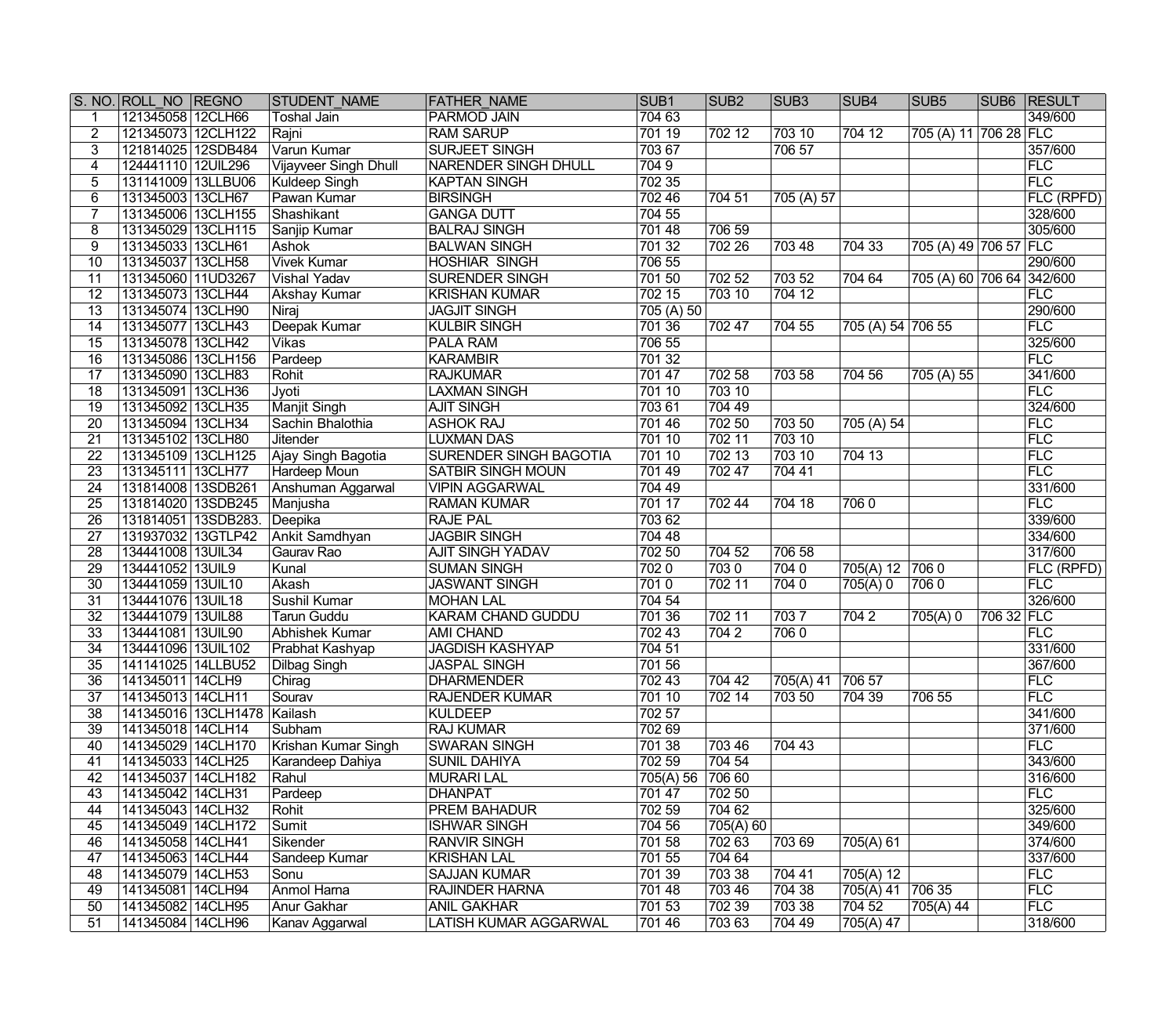| 141345088 14CLH57<br>701 28<br>702 36<br>704 26<br>$70658$ RL(A)<br>53<br>Samrat Singh<br>703 48<br>705(A) 32<br>54<br>141345090 14CLH59<br><b>RAJBIR SINGH</b><br>704 55<br>337/600<br>Sunil Kumar<br>55<br>141345093 14CLH90<br>701 51<br><b>FLC</b><br>Aman Bajaj<br><b>ASHWANI BAJAJ</b><br>702 50<br>704 40<br>704 58<br>FLC<br>$\overline{56}$<br>141345098 14CLH61<br><b>SHISHPAL</b><br>701 54<br> 70249<br>Anirudh<br>351/600<br>$\overline{57}$<br>141345107 14CLH66<br>Sachin<br><b>PARTAP SINGH</b><br>704 54<br>FLC<br>$\overline{58}$<br>141345117 14CLH111<br><b>Dinesh</b><br><b>MANOHAR LAL</b><br>702 47<br>704 62<br>705(A) 57<br>706 57 FLC<br>$\overline{59}$<br>141345119 14CLH74<br>Deepak<br><b>RAMESH</b><br>701 17<br>702 46<br>703 66<br>704 48<br>705(A) 54<br>60<br>PARVEEN KUMAR DUDEJA<br>702 54<br>337/600<br>141814006 14SDB201<br>Karan Dudeja<br>61<br>$\sqrt{70233}$<br> FLC<br>141814013 14SDB377<br><b>AMARJIT SINGH</b><br>701 48<br>704 59<br>Roseleen<br>FLC<br>62<br>141814020 14SDB188<br>701 30<br>704 78<br>705(A) 17 706 64<br>Sidharth<br><b>MANOJ KUMAR</b><br>70668<br>FLC<br>63<br>141814031 14SDB191<br>Rajat Sandhu<br><b>BAJINDER SINGH</b><br>705(A) 25<br>FLC<br>64<br><b>Prabhjot Singh Thind</b><br>703 17<br>705(A) 18<br>7060<br>141814042 14SDB355<br><b>DARSHAN SINGH</b><br>702 17<br>704 17<br>70219<br>706 58 FLC<br>65<br>141814051 14SDB223<br><b>TEJPAL SINGH</b><br>701 48<br>703 66<br>704 57<br>705(A) 46<br>Shubham Malik<br>66<br>141814052 14SDB224<br><b>Jodhbir Singh</b><br><b>BHIRI SEWA SINGH</b><br>702 18<br><b>FLC (RPFD)</b><br>702 50<br>67<br>141937057 14GTLP79<br><b>VIRENDER KAUSHIK</b><br>704 52<br>303/600<br>Shubham Kaushik<br>$705(A)$ 48<br>FLC<br>141937058 14GTLP13<br><b>KRISHAN TYAGI</b><br>68<br>701 11<br>Sunny Tyagi<br>FLC<br>701 32<br>69<br>141937069 14GTLP65<br><b>MAHENDER GOSWAMI</b><br>Sachin<br>355/600<br><b>RAMPAL SHARMA</b><br>702 57<br>70<br>144441001 14UIL85<br>Gourav Vashishta<br>FLC<br>144441038 14UIL30<br><b>VIPIN GARG</b><br>7010<br> 7020<br>7040<br>7060<br>71<br>Shushank Garg<br>7030<br>705(A) 36<br>$\sqrt{7029}$<br>703 65<br>706 47 FLC<br>$\overline{72}$<br>144441040 14UIL32<br><b>KRISHAN LAL</b><br>701 42<br>704 47<br>Rishabh<br>705(A) 21<br>FLC<br>$\overline{73}$<br>144441057 14UIL45<br>Shubham Yadav<br><b>SATYAVIR SINGH YADAV</b><br>702 31<br>703 59<br>704 47<br>705(A) 9<br>$\overline{74}$<br>324/600<br>144441075 14UIL97<br>Dojinder Kumar<br>703 64<br><b>BHAGWAT DAYAL SHARMA</b><br>FLC<br>144441080 14UIL60<br><b>RAJBIR SINGH</b><br>7020<br>75<br>Ajay Kumar<br>703 12<br>704 36<br>705(A) 15<br>$\overline{76}$<br>144441085 14UIL102<br>314/600<br>Anurag<br><b>VIJENDER KOHLI</b><br>704 49<br>FLC<br>$\overline{77}$<br>702 12<br>703 12<br>144441092 14UIL67<br>Sonali<br><b>SURINDER MOHAN</b><br>7040<br>705(A) 44<br>7060<br>78<br>Cancelled<br>151141002 15LLBU34<br>Abhinav Banchal<br><b>RAJBIR SINGH</b><br>705(A) 17<br>79<br>701 46<br>151141011 15LLBU7<br><b>RAMKUMAR</b><br>702 40<br>70371<br>704 69<br>705(A) 54<br>706 62 Reappear<br>Suman<br>$\overline{80}$<br><b>BALJEET SINGH</b><br>346/600<br>151141014 15LLBU9<br>705(A) 59<br>Anju Devi<br>$\overline{81}$<br>151141026 15LLBU17<br><b>RAMESH CHAND</b><br>Vishal<br>701 14<br>Reappear<br>362/600<br>$\overline{82}$<br><b>SUBHASH CHAND</b><br>701 51<br>151141035 15LLBU22<br>Priyanka Sharma<br>70158<br>367/600<br>$\overline{83}$<br>151141037 15LLBU23<br><b>CHARAN SINGH</b><br>Paramjeet Kaur<br><b>VIVEK BALI</b><br>371/600<br>151141045 14GWK367<br><b>Uditi Bali</b><br>703 69<br>84<br>350/600<br>85<br>151141047 15LLBU73<br><b>HARMIT SINGH</b><br>701 54<br>Dilsher Singh<br>702 56<br>703 67<br>377/600<br>86<br><b>VIJAY KUMAR</b><br>703 65<br>151141050 15LLBU42<br>Milind Chaudhary<br>87<br>151345003 15CLH40<br><b>OM PARKASH</b><br>701 39<br>702 54<br>Anand<br>70368<br>704 58<br>706 50<br>Reappear<br>151345016 15CLH53<br>70370<br><b>Ashish Prashar</b><br><b>OM PARKASH</b><br>362/600<br>$\overline{88}$<br>89<br>151345017 15CLH54<br><b>BAHADUR SINGH</b><br>703 68<br>706 69<br>359/600<br>Virender Singh<br>70238<br>151345025 14SNH153<br>701 58<br>705(A) 15<br>90<br><b>SUBHASH</b><br>Rahul<br>Reappear<br>70250<br>151345034 15CLH66<br><b>RAJKUMAR</b><br>701 49<br>704 56<br>91<br>Reappear<br>Deepak<br>706 32<br>92<br>151345035 15CLH67<br><b>SHAMSHER SINGH</b><br>Rekha<br>Reappear<br>93<br>151345037 15CLH69<br>Pankaj Kumar<br>701 40<br>702 66<br>703 44<br>704 56<br>705(A) 61<br><b>BALBIR SINGH</b><br>Reappear<br>151345038 15CLH6<br>701 50<br>703 53<br>$\sqrt{705}$ (A) 54<br>94<br><b>ANIL KUMAR</b><br>Reappear<br>Anurag<br>705(A) 46 706 65<br>95<br>702 50<br>703 60<br>151345049   15CLH74<br>Pankaj<br><b>SATISH KUMAR</b><br>704 53<br>Reappear<br>96<br>703 56<br>704 60<br>705(A) 52 706 46<br>151345052 15CLH76<br>Lakhwinder Ram<br><b>JEET RAM</b><br>701 52<br>Reappear<br>97<br>151345057 15CLH81<br><b>JAI BHAGWAN</b><br>701 17<br>705(A) 54 706 35<br>Reappear<br>Anu<br>98<br>151345058 11DNH609<br><b>RAM KUMAR</b><br>702 46<br>703 68<br>Sandeep<br>705(A) 51<br>Reappear<br>702 62<br>375/600<br>99<br>151345059 15CLH82<br>Amit Kumar<br>SURESH AHALAWAT<br>701 63<br>701 54<br> 70262<br>706 56<br>339/600<br>100<br>151345061 15CLH15<br><b>RAVI RATTAN</b><br>703 60<br>Suraj Rattan<br>350/600<br>702 60<br>151345064 15CLH84<br><b>JAI SINGH</b><br>704 61<br>101<br>Jogender Singh<br><b>SATBEER SINGH</b><br>701 28<br>70225<br>704 35<br>706 28 Reappear<br>102<br>151345065 14lH245<br>Anil Kumar<br>703 40<br>705(A) 20<br>705(A) 55 706 59 362/600<br>151345066 10DNH1369 Bhupender | 52  | 141345086 14CLH175 | Dikshit Grover | <b>RAMESH GROVER</b> | 701 53 | 702 36 | $\sqrt{7}0445$ | 705(A) 49 |  | <b>FLC</b> |
|------------------------------------------------------------------------------------------------------------------------------------------------------------------------------------------------------------------------------------------------------------------------------------------------------------------------------------------------------------------------------------------------------------------------------------------------------------------------------------------------------------------------------------------------------------------------------------------------------------------------------------------------------------------------------------------------------------------------------------------------------------------------------------------------------------------------------------------------------------------------------------------------------------------------------------------------------------------------------------------------------------------------------------------------------------------------------------------------------------------------------------------------------------------------------------------------------------------------------------------------------------------------------------------------------------------------------------------------------------------------------------------------------------------------------------------------------------------------------------------------------------------------------------------------------------------------------------------------------------------------------------------------------------------------------------------------------------------------------------------------------------------------------------------------------------------------------------------------------------------------------------------------------------------------------------------------------------------------------------------------------------------------------------------------------------------------------------------------------------------------------------------------------------------------------------------------------------------------------------------------------------------------------------------------------------------------------------------------------------------------------------------------------------------------------------------------------------------------------------------------------------------------------------------------------------------------------------------------------------------------------------------------------------------------------------------------------------------------------------------------------------------------------------------------------------------------------------------------------------------------------------------------------------------------------------------------------------------------------------------------------------------------------------------------------------------------------------------------------------------------------------------------------------------------------------------------------------------------------------------------------------------------------------------------------------------------------------------------------------------------------------------------------------------------------------------------------------------------------------------------------------------------------------------------------------------------------------------------------------------------------------------------------------------------------------------------------------------------------------------------------------------------------------------------------------------------------------------------------------------------------------------------------------------------------------------------------------------------------------------------------------------------------------------------------------------------------------------------------------------------------------------------------------------------------------------------------------------------------------------------------------------------------------------------------------------------------------------------------------------------------------------------------------------------------------------------------------------------------------------------------------------------------------------------------------------------------------------------------------------------------------------------------------------------------------------------------------------------------------------------------------------------------------------------------------------------------------------------------------------------------------------------------------------------------------------------------------------------------------------------------------------------------------------------------------------------------------------------------------------------------------------------------------------------------------------------------------------------------------------------------------------------------------------------------------------------------------------------------------------------------------------------------------------------------------------------------------------------------------------------------------------------------------------------------------------------------------------------------------------------------------------------------------------------------------------------------------------------------------|-----|--------------------|----------------|----------------------|--------|--------|----------------|-----------|--|------------|
|                                                                                                                                                                                                                                                                                                                                                                                                                                                                                                                                                                                                                                                                                                                                                                                                                                                                                                                                                                                                                                                                                                                                                                                                                                                                                                                                                                                                                                                                                                                                                                                                                                                                                                                                                                                                                                                                                                                                                                                                                                                                                                                                                                                                                                                                                                                                                                                                                                                                                                                                                                                                                                                                                                                                                                                                                                                                                                                                                                                                                                                                                                                                                                                                                                                                                                                                                                                                                                                                                                                                                                                                                                                                                                                                                                                                                                                                                                                                                                                                                                                                                                                                                                                                                                                                                                                                                                                                                                                                                                                                                                                                                                                                                                                                                                                                                                                                                                                                                                                                                                                                                                                                                                                                                                                                                                                                                                                                                                                                                                                                                                                                                                                                                                                                    |     |                    |                | <b>RAMPHAL</b>       |        |        |                |           |  |            |
|                                                                                                                                                                                                                                                                                                                                                                                                                                                                                                                                                                                                                                                                                                                                                                                                                                                                                                                                                                                                                                                                                                                                                                                                                                                                                                                                                                                                                                                                                                                                                                                                                                                                                                                                                                                                                                                                                                                                                                                                                                                                                                                                                                                                                                                                                                                                                                                                                                                                                                                                                                                                                                                                                                                                                                                                                                                                                                                                                                                                                                                                                                                                                                                                                                                                                                                                                                                                                                                                                                                                                                                                                                                                                                                                                                                                                                                                                                                                                                                                                                                                                                                                                                                                                                                                                                                                                                                                                                                                                                                                                                                                                                                                                                                                                                                                                                                                                                                                                                                                                                                                                                                                                                                                                                                                                                                                                                                                                                                                                                                                                                                                                                                                                                                                    |     |                    |                |                      |        |        |                |           |  |            |
|                                                                                                                                                                                                                                                                                                                                                                                                                                                                                                                                                                                                                                                                                                                                                                                                                                                                                                                                                                                                                                                                                                                                                                                                                                                                                                                                                                                                                                                                                                                                                                                                                                                                                                                                                                                                                                                                                                                                                                                                                                                                                                                                                                                                                                                                                                                                                                                                                                                                                                                                                                                                                                                                                                                                                                                                                                                                                                                                                                                                                                                                                                                                                                                                                                                                                                                                                                                                                                                                                                                                                                                                                                                                                                                                                                                                                                                                                                                                                                                                                                                                                                                                                                                                                                                                                                                                                                                                                                                                                                                                                                                                                                                                                                                                                                                                                                                                                                                                                                                                                                                                                                                                                                                                                                                                                                                                                                                                                                                                                                                                                                                                                                                                                                                                    |     |                    |                |                      |        |        |                |           |  |            |
|                                                                                                                                                                                                                                                                                                                                                                                                                                                                                                                                                                                                                                                                                                                                                                                                                                                                                                                                                                                                                                                                                                                                                                                                                                                                                                                                                                                                                                                                                                                                                                                                                                                                                                                                                                                                                                                                                                                                                                                                                                                                                                                                                                                                                                                                                                                                                                                                                                                                                                                                                                                                                                                                                                                                                                                                                                                                                                                                                                                                                                                                                                                                                                                                                                                                                                                                                                                                                                                                                                                                                                                                                                                                                                                                                                                                                                                                                                                                                                                                                                                                                                                                                                                                                                                                                                                                                                                                                                                                                                                                                                                                                                                                                                                                                                                                                                                                                                                                                                                                                                                                                                                                                                                                                                                                                                                                                                                                                                                                                                                                                                                                                                                                                                                                    |     |                    |                |                      |        |        |                |           |  |            |
|                                                                                                                                                                                                                                                                                                                                                                                                                                                                                                                                                                                                                                                                                                                                                                                                                                                                                                                                                                                                                                                                                                                                                                                                                                                                                                                                                                                                                                                                                                                                                                                                                                                                                                                                                                                                                                                                                                                                                                                                                                                                                                                                                                                                                                                                                                                                                                                                                                                                                                                                                                                                                                                                                                                                                                                                                                                                                                                                                                                                                                                                                                                                                                                                                                                                                                                                                                                                                                                                                                                                                                                                                                                                                                                                                                                                                                                                                                                                                                                                                                                                                                                                                                                                                                                                                                                                                                                                                                                                                                                                                                                                                                                                                                                                                                                                                                                                                                                                                                                                                                                                                                                                                                                                                                                                                                                                                                                                                                                                                                                                                                                                                                                                                                                                    |     |                    |                |                      |        |        |                |           |  |            |
|                                                                                                                                                                                                                                                                                                                                                                                                                                                                                                                                                                                                                                                                                                                                                                                                                                                                                                                                                                                                                                                                                                                                                                                                                                                                                                                                                                                                                                                                                                                                                                                                                                                                                                                                                                                                                                                                                                                                                                                                                                                                                                                                                                                                                                                                                                                                                                                                                                                                                                                                                                                                                                                                                                                                                                                                                                                                                                                                                                                                                                                                                                                                                                                                                                                                                                                                                                                                                                                                                                                                                                                                                                                                                                                                                                                                                                                                                                                                                                                                                                                                                                                                                                                                                                                                                                                                                                                                                                                                                                                                                                                                                                                                                                                                                                                                                                                                                                                                                                                                                                                                                                                                                                                                                                                                                                                                                                                                                                                                                                                                                                                                                                                                                                                                    |     |                    |                |                      |        |        |                |           |  |            |
|                                                                                                                                                                                                                                                                                                                                                                                                                                                                                                                                                                                                                                                                                                                                                                                                                                                                                                                                                                                                                                                                                                                                                                                                                                                                                                                                                                                                                                                                                                                                                                                                                                                                                                                                                                                                                                                                                                                                                                                                                                                                                                                                                                                                                                                                                                                                                                                                                                                                                                                                                                                                                                                                                                                                                                                                                                                                                                                                                                                                                                                                                                                                                                                                                                                                                                                                                                                                                                                                                                                                                                                                                                                                                                                                                                                                                                                                                                                                                                                                                                                                                                                                                                                                                                                                                                                                                                                                                                                                                                                                                                                                                                                                                                                                                                                                                                                                                                                                                                                                                                                                                                                                                                                                                                                                                                                                                                                                                                                                                                                                                                                                                                                                                                                                    |     |                    |                |                      |        |        |                |           |  |            |
|                                                                                                                                                                                                                                                                                                                                                                                                                                                                                                                                                                                                                                                                                                                                                                                                                                                                                                                                                                                                                                                                                                                                                                                                                                                                                                                                                                                                                                                                                                                                                                                                                                                                                                                                                                                                                                                                                                                                                                                                                                                                                                                                                                                                                                                                                                                                                                                                                                                                                                                                                                                                                                                                                                                                                                                                                                                                                                                                                                                                                                                                                                                                                                                                                                                                                                                                                                                                                                                                                                                                                                                                                                                                                                                                                                                                                                                                                                                                                                                                                                                                                                                                                                                                                                                                                                                                                                                                                                                                                                                                                                                                                                                                                                                                                                                                                                                                                                                                                                                                                                                                                                                                                                                                                                                                                                                                                                                                                                                                                                                                                                                                                                                                                                                                    |     |                    |                |                      |        |        |                |           |  |            |
|                                                                                                                                                                                                                                                                                                                                                                                                                                                                                                                                                                                                                                                                                                                                                                                                                                                                                                                                                                                                                                                                                                                                                                                                                                                                                                                                                                                                                                                                                                                                                                                                                                                                                                                                                                                                                                                                                                                                                                                                                                                                                                                                                                                                                                                                                                                                                                                                                                                                                                                                                                                                                                                                                                                                                                                                                                                                                                                                                                                                                                                                                                                                                                                                                                                                                                                                                                                                                                                                                                                                                                                                                                                                                                                                                                                                                                                                                                                                                                                                                                                                                                                                                                                                                                                                                                                                                                                                                                                                                                                                                                                                                                                                                                                                                                                                                                                                                                                                                                                                                                                                                                                                                                                                                                                                                                                                                                                                                                                                                                                                                                                                                                                                                                                                    |     |                    |                |                      |        |        |                |           |  |            |
|                                                                                                                                                                                                                                                                                                                                                                                                                                                                                                                                                                                                                                                                                                                                                                                                                                                                                                                                                                                                                                                                                                                                                                                                                                                                                                                                                                                                                                                                                                                                                                                                                                                                                                                                                                                                                                                                                                                                                                                                                                                                                                                                                                                                                                                                                                                                                                                                                                                                                                                                                                                                                                                                                                                                                                                                                                                                                                                                                                                                                                                                                                                                                                                                                                                                                                                                                                                                                                                                                                                                                                                                                                                                                                                                                                                                                                                                                                                                                                                                                                                                                                                                                                                                                                                                                                                                                                                                                                                                                                                                                                                                                                                                                                                                                                                                                                                                                                                                                                                                                                                                                                                                                                                                                                                                                                                                                                                                                                                                                                                                                                                                                                                                                                                                    |     |                    |                |                      |        |        |                |           |  |            |
|                                                                                                                                                                                                                                                                                                                                                                                                                                                                                                                                                                                                                                                                                                                                                                                                                                                                                                                                                                                                                                                                                                                                                                                                                                                                                                                                                                                                                                                                                                                                                                                                                                                                                                                                                                                                                                                                                                                                                                                                                                                                                                                                                                                                                                                                                                                                                                                                                                                                                                                                                                                                                                                                                                                                                                                                                                                                                                                                                                                                                                                                                                                                                                                                                                                                                                                                                                                                                                                                                                                                                                                                                                                                                                                                                                                                                                                                                                                                                                                                                                                                                                                                                                                                                                                                                                                                                                                                                                                                                                                                                                                                                                                                                                                                                                                                                                                                                                                                                                                                                                                                                                                                                                                                                                                                                                                                                                                                                                                                                                                                                                                                                                                                                                                                    |     |                    |                |                      |        |        |                |           |  |            |
|                                                                                                                                                                                                                                                                                                                                                                                                                                                                                                                                                                                                                                                                                                                                                                                                                                                                                                                                                                                                                                                                                                                                                                                                                                                                                                                                                                                                                                                                                                                                                                                                                                                                                                                                                                                                                                                                                                                                                                                                                                                                                                                                                                                                                                                                                                                                                                                                                                                                                                                                                                                                                                                                                                                                                                                                                                                                                                                                                                                                                                                                                                                                                                                                                                                                                                                                                                                                                                                                                                                                                                                                                                                                                                                                                                                                                                                                                                                                                                                                                                                                                                                                                                                                                                                                                                                                                                                                                                                                                                                                                                                                                                                                                                                                                                                                                                                                                                                                                                                                                                                                                                                                                                                                                                                                                                                                                                                                                                                                                                                                                                                                                                                                                                                                    |     |                    |                |                      |        |        |                |           |  |            |
|                                                                                                                                                                                                                                                                                                                                                                                                                                                                                                                                                                                                                                                                                                                                                                                                                                                                                                                                                                                                                                                                                                                                                                                                                                                                                                                                                                                                                                                                                                                                                                                                                                                                                                                                                                                                                                                                                                                                                                                                                                                                                                                                                                                                                                                                                                                                                                                                                                                                                                                                                                                                                                                                                                                                                                                                                                                                                                                                                                                                                                                                                                                                                                                                                                                                                                                                                                                                                                                                                                                                                                                                                                                                                                                                                                                                                                                                                                                                                                                                                                                                                                                                                                                                                                                                                                                                                                                                                                                                                                                                                                                                                                                                                                                                                                                                                                                                                                                                                                                                                                                                                                                                                                                                                                                                                                                                                                                                                                                                                                                                                                                                                                                                                                                                    |     |                    |                |                      |        |        |                |           |  |            |
|                                                                                                                                                                                                                                                                                                                                                                                                                                                                                                                                                                                                                                                                                                                                                                                                                                                                                                                                                                                                                                                                                                                                                                                                                                                                                                                                                                                                                                                                                                                                                                                                                                                                                                                                                                                                                                                                                                                                                                                                                                                                                                                                                                                                                                                                                                                                                                                                                                                                                                                                                                                                                                                                                                                                                                                                                                                                                                                                                                                                                                                                                                                                                                                                                                                                                                                                                                                                                                                                                                                                                                                                                                                                                                                                                                                                                                                                                                                                                                                                                                                                                                                                                                                                                                                                                                                                                                                                                                                                                                                                                                                                                                                                                                                                                                                                                                                                                                                                                                                                                                                                                                                                                                                                                                                                                                                                                                                                                                                                                                                                                                                                                                                                                                                                    |     |                    |                |                      |        |        |                |           |  |            |
|                                                                                                                                                                                                                                                                                                                                                                                                                                                                                                                                                                                                                                                                                                                                                                                                                                                                                                                                                                                                                                                                                                                                                                                                                                                                                                                                                                                                                                                                                                                                                                                                                                                                                                                                                                                                                                                                                                                                                                                                                                                                                                                                                                                                                                                                                                                                                                                                                                                                                                                                                                                                                                                                                                                                                                                                                                                                                                                                                                                                                                                                                                                                                                                                                                                                                                                                                                                                                                                                                                                                                                                                                                                                                                                                                                                                                                                                                                                                                                                                                                                                                                                                                                                                                                                                                                                                                                                                                                                                                                                                                                                                                                                                                                                                                                                                                                                                                                                                                                                                                                                                                                                                                                                                                                                                                                                                                                                                                                                                                                                                                                                                                                                                                                                                    |     |                    |                |                      |        |        |                |           |  |            |
|                                                                                                                                                                                                                                                                                                                                                                                                                                                                                                                                                                                                                                                                                                                                                                                                                                                                                                                                                                                                                                                                                                                                                                                                                                                                                                                                                                                                                                                                                                                                                                                                                                                                                                                                                                                                                                                                                                                                                                                                                                                                                                                                                                                                                                                                                                                                                                                                                                                                                                                                                                                                                                                                                                                                                                                                                                                                                                                                                                                                                                                                                                                                                                                                                                                                                                                                                                                                                                                                                                                                                                                                                                                                                                                                                                                                                                                                                                                                                                                                                                                                                                                                                                                                                                                                                                                                                                                                                                                                                                                                                                                                                                                                                                                                                                                                                                                                                                                                                                                                                                                                                                                                                                                                                                                                                                                                                                                                                                                                                                                                                                                                                                                                                                                                    |     |                    |                |                      |        |        |                |           |  |            |
|                                                                                                                                                                                                                                                                                                                                                                                                                                                                                                                                                                                                                                                                                                                                                                                                                                                                                                                                                                                                                                                                                                                                                                                                                                                                                                                                                                                                                                                                                                                                                                                                                                                                                                                                                                                                                                                                                                                                                                                                                                                                                                                                                                                                                                                                                                                                                                                                                                                                                                                                                                                                                                                                                                                                                                                                                                                                                                                                                                                                                                                                                                                                                                                                                                                                                                                                                                                                                                                                                                                                                                                                                                                                                                                                                                                                                                                                                                                                                                                                                                                                                                                                                                                                                                                                                                                                                                                                                                                                                                                                                                                                                                                                                                                                                                                                                                                                                                                                                                                                                                                                                                                                                                                                                                                                                                                                                                                                                                                                                                                                                                                                                                                                                                                                    |     |                    |                |                      |        |        |                |           |  |            |
|                                                                                                                                                                                                                                                                                                                                                                                                                                                                                                                                                                                                                                                                                                                                                                                                                                                                                                                                                                                                                                                                                                                                                                                                                                                                                                                                                                                                                                                                                                                                                                                                                                                                                                                                                                                                                                                                                                                                                                                                                                                                                                                                                                                                                                                                                                                                                                                                                                                                                                                                                                                                                                                                                                                                                                                                                                                                                                                                                                                                                                                                                                                                                                                                                                                                                                                                                                                                                                                                                                                                                                                                                                                                                                                                                                                                                                                                                                                                                                                                                                                                                                                                                                                                                                                                                                                                                                                                                                                                                                                                                                                                                                                                                                                                                                                                                                                                                                                                                                                                                                                                                                                                                                                                                                                                                                                                                                                                                                                                                                                                                                                                                                                                                                                                    |     |                    |                |                      |        |        |                |           |  |            |
|                                                                                                                                                                                                                                                                                                                                                                                                                                                                                                                                                                                                                                                                                                                                                                                                                                                                                                                                                                                                                                                                                                                                                                                                                                                                                                                                                                                                                                                                                                                                                                                                                                                                                                                                                                                                                                                                                                                                                                                                                                                                                                                                                                                                                                                                                                                                                                                                                                                                                                                                                                                                                                                                                                                                                                                                                                                                                                                                                                                                                                                                                                                                                                                                                                                                                                                                                                                                                                                                                                                                                                                                                                                                                                                                                                                                                                                                                                                                                                                                                                                                                                                                                                                                                                                                                                                                                                                                                                                                                                                                                                                                                                                                                                                                                                                                                                                                                                                                                                                                                                                                                                                                                                                                                                                                                                                                                                                                                                                                                                                                                                                                                                                                                                                                    |     |                    |                |                      |        |        |                |           |  |            |
|                                                                                                                                                                                                                                                                                                                                                                                                                                                                                                                                                                                                                                                                                                                                                                                                                                                                                                                                                                                                                                                                                                                                                                                                                                                                                                                                                                                                                                                                                                                                                                                                                                                                                                                                                                                                                                                                                                                                                                                                                                                                                                                                                                                                                                                                                                                                                                                                                                                                                                                                                                                                                                                                                                                                                                                                                                                                                                                                                                                                                                                                                                                                                                                                                                                                                                                                                                                                                                                                                                                                                                                                                                                                                                                                                                                                                                                                                                                                                                                                                                                                                                                                                                                                                                                                                                                                                                                                                                                                                                                                                                                                                                                                                                                                                                                                                                                                                                                                                                                                                                                                                                                                                                                                                                                                                                                                                                                                                                                                                                                                                                                                                                                                                                                                    |     |                    |                |                      |        |        |                |           |  |            |
|                                                                                                                                                                                                                                                                                                                                                                                                                                                                                                                                                                                                                                                                                                                                                                                                                                                                                                                                                                                                                                                                                                                                                                                                                                                                                                                                                                                                                                                                                                                                                                                                                                                                                                                                                                                                                                                                                                                                                                                                                                                                                                                                                                                                                                                                                                                                                                                                                                                                                                                                                                                                                                                                                                                                                                                                                                                                                                                                                                                                                                                                                                                                                                                                                                                                                                                                                                                                                                                                                                                                                                                                                                                                                                                                                                                                                                                                                                                                                                                                                                                                                                                                                                                                                                                                                                                                                                                                                                                                                                                                                                                                                                                                                                                                                                                                                                                                                                                                                                                                                                                                                                                                                                                                                                                                                                                                                                                                                                                                                                                                                                                                                                                                                                                                    |     |                    |                |                      |        |        |                |           |  |            |
|                                                                                                                                                                                                                                                                                                                                                                                                                                                                                                                                                                                                                                                                                                                                                                                                                                                                                                                                                                                                                                                                                                                                                                                                                                                                                                                                                                                                                                                                                                                                                                                                                                                                                                                                                                                                                                                                                                                                                                                                                                                                                                                                                                                                                                                                                                                                                                                                                                                                                                                                                                                                                                                                                                                                                                                                                                                                                                                                                                                                                                                                                                                                                                                                                                                                                                                                                                                                                                                                                                                                                                                                                                                                                                                                                                                                                                                                                                                                                                                                                                                                                                                                                                                                                                                                                                                                                                                                                                                                                                                                                                                                                                                                                                                                                                                                                                                                                                                                                                                                                                                                                                                                                                                                                                                                                                                                                                                                                                                                                                                                                                                                                                                                                                                                    |     |                    |                |                      |        |        |                |           |  |            |
|                                                                                                                                                                                                                                                                                                                                                                                                                                                                                                                                                                                                                                                                                                                                                                                                                                                                                                                                                                                                                                                                                                                                                                                                                                                                                                                                                                                                                                                                                                                                                                                                                                                                                                                                                                                                                                                                                                                                                                                                                                                                                                                                                                                                                                                                                                                                                                                                                                                                                                                                                                                                                                                                                                                                                                                                                                                                                                                                                                                                                                                                                                                                                                                                                                                                                                                                                                                                                                                                                                                                                                                                                                                                                                                                                                                                                                                                                                                                                                                                                                                                                                                                                                                                                                                                                                                                                                                                                                                                                                                                                                                                                                                                                                                                                                                                                                                                                                                                                                                                                                                                                                                                                                                                                                                                                                                                                                                                                                                                                                                                                                                                                                                                                                                                    |     |                    |                |                      |        |        |                |           |  |            |
|                                                                                                                                                                                                                                                                                                                                                                                                                                                                                                                                                                                                                                                                                                                                                                                                                                                                                                                                                                                                                                                                                                                                                                                                                                                                                                                                                                                                                                                                                                                                                                                                                                                                                                                                                                                                                                                                                                                                                                                                                                                                                                                                                                                                                                                                                                                                                                                                                                                                                                                                                                                                                                                                                                                                                                                                                                                                                                                                                                                                                                                                                                                                                                                                                                                                                                                                                                                                                                                                                                                                                                                                                                                                                                                                                                                                                                                                                                                                                                                                                                                                                                                                                                                                                                                                                                                                                                                                                                                                                                                                                                                                                                                                                                                                                                                                                                                                                                                                                                                                                                                                                                                                                                                                                                                                                                                                                                                                                                                                                                                                                                                                                                                                                                                                    |     |                    |                |                      |        |        |                |           |  |            |
|                                                                                                                                                                                                                                                                                                                                                                                                                                                                                                                                                                                                                                                                                                                                                                                                                                                                                                                                                                                                                                                                                                                                                                                                                                                                                                                                                                                                                                                                                                                                                                                                                                                                                                                                                                                                                                                                                                                                                                                                                                                                                                                                                                                                                                                                                                                                                                                                                                                                                                                                                                                                                                                                                                                                                                                                                                                                                                                                                                                                                                                                                                                                                                                                                                                                                                                                                                                                                                                                                                                                                                                                                                                                                                                                                                                                                                                                                                                                                                                                                                                                                                                                                                                                                                                                                                                                                                                                                                                                                                                                                                                                                                                                                                                                                                                                                                                                                                                                                                                                                                                                                                                                                                                                                                                                                                                                                                                                                                                                                                                                                                                                                                                                                                                                    |     |                    |                |                      |        |        |                |           |  |            |
|                                                                                                                                                                                                                                                                                                                                                                                                                                                                                                                                                                                                                                                                                                                                                                                                                                                                                                                                                                                                                                                                                                                                                                                                                                                                                                                                                                                                                                                                                                                                                                                                                                                                                                                                                                                                                                                                                                                                                                                                                                                                                                                                                                                                                                                                                                                                                                                                                                                                                                                                                                                                                                                                                                                                                                                                                                                                                                                                                                                                                                                                                                                                                                                                                                                                                                                                                                                                                                                                                                                                                                                                                                                                                                                                                                                                                                                                                                                                                                                                                                                                                                                                                                                                                                                                                                                                                                                                                                                                                                                                                                                                                                                                                                                                                                                                                                                                                                                                                                                                                                                                                                                                                                                                                                                                                                                                                                                                                                                                                                                                                                                                                                                                                                                                    |     |                    |                |                      |        |        |                |           |  |            |
|                                                                                                                                                                                                                                                                                                                                                                                                                                                                                                                                                                                                                                                                                                                                                                                                                                                                                                                                                                                                                                                                                                                                                                                                                                                                                                                                                                                                                                                                                                                                                                                                                                                                                                                                                                                                                                                                                                                                                                                                                                                                                                                                                                                                                                                                                                                                                                                                                                                                                                                                                                                                                                                                                                                                                                                                                                                                                                                                                                                                                                                                                                                                                                                                                                                                                                                                                                                                                                                                                                                                                                                                                                                                                                                                                                                                                                                                                                                                                                                                                                                                                                                                                                                                                                                                                                                                                                                                                                                                                                                                                                                                                                                                                                                                                                                                                                                                                                                                                                                                                                                                                                                                                                                                                                                                                                                                                                                                                                                                                                                                                                                                                                                                                                                                    |     |                    |                |                      |        |        |                |           |  |            |
|                                                                                                                                                                                                                                                                                                                                                                                                                                                                                                                                                                                                                                                                                                                                                                                                                                                                                                                                                                                                                                                                                                                                                                                                                                                                                                                                                                                                                                                                                                                                                                                                                                                                                                                                                                                                                                                                                                                                                                                                                                                                                                                                                                                                                                                                                                                                                                                                                                                                                                                                                                                                                                                                                                                                                                                                                                                                                                                                                                                                                                                                                                                                                                                                                                                                                                                                                                                                                                                                                                                                                                                                                                                                                                                                                                                                                                                                                                                                                                                                                                                                                                                                                                                                                                                                                                                                                                                                                                                                                                                                                                                                                                                                                                                                                                                                                                                                                                                                                                                                                                                                                                                                                                                                                                                                                                                                                                                                                                                                                                                                                                                                                                                                                                                                    |     |                    |                |                      |        |        |                |           |  |            |
|                                                                                                                                                                                                                                                                                                                                                                                                                                                                                                                                                                                                                                                                                                                                                                                                                                                                                                                                                                                                                                                                                                                                                                                                                                                                                                                                                                                                                                                                                                                                                                                                                                                                                                                                                                                                                                                                                                                                                                                                                                                                                                                                                                                                                                                                                                                                                                                                                                                                                                                                                                                                                                                                                                                                                                                                                                                                                                                                                                                                                                                                                                                                                                                                                                                                                                                                                                                                                                                                                                                                                                                                                                                                                                                                                                                                                                                                                                                                                                                                                                                                                                                                                                                                                                                                                                                                                                                                                                                                                                                                                                                                                                                                                                                                                                                                                                                                                                                                                                                                                                                                                                                                                                                                                                                                                                                                                                                                                                                                                                                                                                                                                                                                                                                                    |     |                    |                |                      |        |        |                |           |  |            |
|                                                                                                                                                                                                                                                                                                                                                                                                                                                                                                                                                                                                                                                                                                                                                                                                                                                                                                                                                                                                                                                                                                                                                                                                                                                                                                                                                                                                                                                                                                                                                                                                                                                                                                                                                                                                                                                                                                                                                                                                                                                                                                                                                                                                                                                                                                                                                                                                                                                                                                                                                                                                                                                                                                                                                                                                                                                                                                                                                                                                                                                                                                                                                                                                                                                                                                                                                                                                                                                                                                                                                                                                                                                                                                                                                                                                                                                                                                                                                                                                                                                                                                                                                                                                                                                                                                                                                                                                                                                                                                                                                                                                                                                                                                                                                                                                                                                                                                                                                                                                                                                                                                                                                                                                                                                                                                                                                                                                                                                                                                                                                                                                                                                                                                                                    |     |                    |                |                      |        |        |                |           |  |            |
|                                                                                                                                                                                                                                                                                                                                                                                                                                                                                                                                                                                                                                                                                                                                                                                                                                                                                                                                                                                                                                                                                                                                                                                                                                                                                                                                                                                                                                                                                                                                                                                                                                                                                                                                                                                                                                                                                                                                                                                                                                                                                                                                                                                                                                                                                                                                                                                                                                                                                                                                                                                                                                                                                                                                                                                                                                                                                                                                                                                                                                                                                                                                                                                                                                                                                                                                                                                                                                                                                                                                                                                                                                                                                                                                                                                                                                                                                                                                                                                                                                                                                                                                                                                                                                                                                                                                                                                                                                                                                                                                                                                                                                                                                                                                                                                                                                                                                                                                                                                                                                                                                                                                                                                                                                                                                                                                                                                                                                                                                                                                                                                                                                                                                                                                    |     |                    |                |                      |        |        |                |           |  |            |
|                                                                                                                                                                                                                                                                                                                                                                                                                                                                                                                                                                                                                                                                                                                                                                                                                                                                                                                                                                                                                                                                                                                                                                                                                                                                                                                                                                                                                                                                                                                                                                                                                                                                                                                                                                                                                                                                                                                                                                                                                                                                                                                                                                                                                                                                                                                                                                                                                                                                                                                                                                                                                                                                                                                                                                                                                                                                                                                                                                                                                                                                                                                                                                                                                                                                                                                                                                                                                                                                                                                                                                                                                                                                                                                                                                                                                                                                                                                                                                                                                                                                                                                                                                                                                                                                                                                                                                                                                                                                                                                                                                                                                                                                                                                                                                                                                                                                                                                                                                                                                                                                                                                                                                                                                                                                                                                                                                                                                                                                                                                                                                                                                                                                                                                                    |     |                    |                |                      |        |        |                |           |  |            |
|                                                                                                                                                                                                                                                                                                                                                                                                                                                                                                                                                                                                                                                                                                                                                                                                                                                                                                                                                                                                                                                                                                                                                                                                                                                                                                                                                                                                                                                                                                                                                                                                                                                                                                                                                                                                                                                                                                                                                                                                                                                                                                                                                                                                                                                                                                                                                                                                                                                                                                                                                                                                                                                                                                                                                                                                                                                                                                                                                                                                                                                                                                                                                                                                                                                                                                                                                                                                                                                                                                                                                                                                                                                                                                                                                                                                                                                                                                                                                                                                                                                                                                                                                                                                                                                                                                                                                                                                                                                                                                                                                                                                                                                                                                                                                                                                                                                                                                                                                                                                                                                                                                                                                                                                                                                                                                                                                                                                                                                                                                                                                                                                                                                                                                                                    |     |                    |                |                      |        |        |                |           |  |            |
|                                                                                                                                                                                                                                                                                                                                                                                                                                                                                                                                                                                                                                                                                                                                                                                                                                                                                                                                                                                                                                                                                                                                                                                                                                                                                                                                                                                                                                                                                                                                                                                                                                                                                                                                                                                                                                                                                                                                                                                                                                                                                                                                                                                                                                                                                                                                                                                                                                                                                                                                                                                                                                                                                                                                                                                                                                                                                                                                                                                                                                                                                                                                                                                                                                                                                                                                                                                                                                                                                                                                                                                                                                                                                                                                                                                                                                                                                                                                                                                                                                                                                                                                                                                                                                                                                                                                                                                                                                                                                                                                                                                                                                                                                                                                                                                                                                                                                                                                                                                                                                                                                                                                                                                                                                                                                                                                                                                                                                                                                                                                                                                                                                                                                                                                    |     |                    |                |                      |        |        |                |           |  |            |
|                                                                                                                                                                                                                                                                                                                                                                                                                                                                                                                                                                                                                                                                                                                                                                                                                                                                                                                                                                                                                                                                                                                                                                                                                                                                                                                                                                                                                                                                                                                                                                                                                                                                                                                                                                                                                                                                                                                                                                                                                                                                                                                                                                                                                                                                                                                                                                                                                                                                                                                                                                                                                                                                                                                                                                                                                                                                                                                                                                                                                                                                                                                                                                                                                                                                                                                                                                                                                                                                                                                                                                                                                                                                                                                                                                                                                                                                                                                                                                                                                                                                                                                                                                                                                                                                                                                                                                                                                                                                                                                                                                                                                                                                                                                                                                                                                                                                                                                                                                                                                                                                                                                                                                                                                                                                                                                                                                                                                                                                                                                                                                                                                                                                                                                                    |     |                    |                |                      |        |        |                |           |  |            |
|                                                                                                                                                                                                                                                                                                                                                                                                                                                                                                                                                                                                                                                                                                                                                                                                                                                                                                                                                                                                                                                                                                                                                                                                                                                                                                                                                                                                                                                                                                                                                                                                                                                                                                                                                                                                                                                                                                                                                                                                                                                                                                                                                                                                                                                                                                                                                                                                                                                                                                                                                                                                                                                                                                                                                                                                                                                                                                                                                                                                                                                                                                                                                                                                                                                                                                                                                                                                                                                                                                                                                                                                                                                                                                                                                                                                                                                                                                                                                                                                                                                                                                                                                                                                                                                                                                                                                                                                                                                                                                                                                                                                                                                                                                                                                                                                                                                                                                                                                                                                                                                                                                                                                                                                                                                                                                                                                                                                                                                                                                                                                                                                                                                                                                                                    |     |                    |                |                      |        |        |                |           |  |            |
|                                                                                                                                                                                                                                                                                                                                                                                                                                                                                                                                                                                                                                                                                                                                                                                                                                                                                                                                                                                                                                                                                                                                                                                                                                                                                                                                                                                                                                                                                                                                                                                                                                                                                                                                                                                                                                                                                                                                                                                                                                                                                                                                                                                                                                                                                                                                                                                                                                                                                                                                                                                                                                                                                                                                                                                                                                                                                                                                                                                                                                                                                                                                                                                                                                                                                                                                                                                                                                                                                                                                                                                                                                                                                                                                                                                                                                                                                                                                                                                                                                                                                                                                                                                                                                                                                                                                                                                                                                                                                                                                                                                                                                                                                                                                                                                                                                                                                                                                                                                                                                                                                                                                                                                                                                                                                                                                                                                                                                                                                                                                                                                                                                                                                                                                    |     |                    |                |                      |        |        |                |           |  |            |
|                                                                                                                                                                                                                                                                                                                                                                                                                                                                                                                                                                                                                                                                                                                                                                                                                                                                                                                                                                                                                                                                                                                                                                                                                                                                                                                                                                                                                                                                                                                                                                                                                                                                                                                                                                                                                                                                                                                                                                                                                                                                                                                                                                                                                                                                                                                                                                                                                                                                                                                                                                                                                                                                                                                                                                                                                                                                                                                                                                                                                                                                                                                                                                                                                                                                                                                                                                                                                                                                                                                                                                                                                                                                                                                                                                                                                                                                                                                                                                                                                                                                                                                                                                                                                                                                                                                                                                                                                                                                                                                                                                                                                                                                                                                                                                                                                                                                                                                                                                                                                                                                                                                                                                                                                                                                                                                                                                                                                                                                                                                                                                                                                                                                                                                                    |     |                    |                |                      |        |        |                |           |  |            |
|                                                                                                                                                                                                                                                                                                                                                                                                                                                                                                                                                                                                                                                                                                                                                                                                                                                                                                                                                                                                                                                                                                                                                                                                                                                                                                                                                                                                                                                                                                                                                                                                                                                                                                                                                                                                                                                                                                                                                                                                                                                                                                                                                                                                                                                                                                                                                                                                                                                                                                                                                                                                                                                                                                                                                                                                                                                                                                                                                                                                                                                                                                                                                                                                                                                                                                                                                                                                                                                                                                                                                                                                                                                                                                                                                                                                                                                                                                                                                                                                                                                                                                                                                                                                                                                                                                                                                                                                                                                                                                                                                                                                                                                                                                                                                                                                                                                                                                                                                                                                                                                                                                                                                                                                                                                                                                                                                                                                                                                                                                                                                                                                                                                                                                                                    |     |                    |                |                      |        |        |                |           |  |            |
|                                                                                                                                                                                                                                                                                                                                                                                                                                                                                                                                                                                                                                                                                                                                                                                                                                                                                                                                                                                                                                                                                                                                                                                                                                                                                                                                                                                                                                                                                                                                                                                                                                                                                                                                                                                                                                                                                                                                                                                                                                                                                                                                                                                                                                                                                                                                                                                                                                                                                                                                                                                                                                                                                                                                                                                                                                                                                                                                                                                                                                                                                                                                                                                                                                                                                                                                                                                                                                                                                                                                                                                                                                                                                                                                                                                                                                                                                                                                                                                                                                                                                                                                                                                                                                                                                                                                                                                                                                                                                                                                                                                                                                                                                                                                                                                                                                                                                                                                                                                                                                                                                                                                                                                                                                                                                                                                                                                                                                                                                                                                                                                                                                                                                                                                    |     |                    |                |                      |        |        |                |           |  |            |
|                                                                                                                                                                                                                                                                                                                                                                                                                                                                                                                                                                                                                                                                                                                                                                                                                                                                                                                                                                                                                                                                                                                                                                                                                                                                                                                                                                                                                                                                                                                                                                                                                                                                                                                                                                                                                                                                                                                                                                                                                                                                                                                                                                                                                                                                                                                                                                                                                                                                                                                                                                                                                                                                                                                                                                                                                                                                                                                                                                                                                                                                                                                                                                                                                                                                                                                                                                                                                                                                                                                                                                                                                                                                                                                                                                                                                                                                                                                                                                                                                                                                                                                                                                                                                                                                                                                                                                                                                                                                                                                                                                                                                                                                                                                                                                                                                                                                                                                                                                                                                                                                                                                                                                                                                                                                                                                                                                                                                                                                                                                                                                                                                                                                                                                                    |     |                    |                |                      |        |        |                |           |  |            |
|                                                                                                                                                                                                                                                                                                                                                                                                                                                                                                                                                                                                                                                                                                                                                                                                                                                                                                                                                                                                                                                                                                                                                                                                                                                                                                                                                                                                                                                                                                                                                                                                                                                                                                                                                                                                                                                                                                                                                                                                                                                                                                                                                                                                                                                                                                                                                                                                                                                                                                                                                                                                                                                                                                                                                                                                                                                                                                                                                                                                                                                                                                                                                                                                                                                                                                                                                                                                                                                                                                                                                                                                                                                                                                                                                                                                                                                                                                                                                                                                                                                                                                                                                                                                                                                                                                                                                                                                                                                                                                                                                                                                                                                                                                                                                                                                                                                                                                                                                                                                                                                                                                                                                                                                                                                                                                                                                                                                                                                                                                                                                                                                                                                                                                                                    |     |                    |                |                      |        |        |                |           |  |            |
|                                                                                                                                                                                                                                                                                                                                                                                                                                                                                                                                                                                                                                                                                                                                                                                                                                                                                                                                                                                                                                                                                                                                                                                                                                                                                                                                                                                                                                                                                                                                                                                                                                                                                                                                                                                                                                                                                                                                                                                                                                                                                                                                                                                                                                                                                                                                                                                                                                                                                                                                                                                                                                                                                                                                                                                                                                                                                                                                                                                                                                                                                                                                                                                                                                                                                                                                                                                                                                                                                                                                                                                                                                                                                                                                                                                                                                                                                                                                                                                                                                                                                                                                                                                                                                                                                                                                                                                                                                                                                                                                                                                                                                                                                                                                                                                                                                                                                                                                                                                                                                                                                                                                                                                                                                                                                                                                                                                                                                                                                                                                                                                                                                                                                                                                    |     |                    |                |                      |        |        |                |           |  |            |
|                                                                                                                                                                                                                                                                                                                                                                                                                                                                                                                                                                                                                                                                                                                                                                                                                                                                                                                                                                                                                                                                                                                                                                                                                                                                                                                                                                                                                                                                                                                                                                                                                                                                                                                                                                                                                                                                                                                                                                                                                                                                                                                                                                                                                                                                                                                                                                                                                                                                                                                                                                                                                                                                                                                                                                                                                                                                                                                                                                                                                                                                                                                                                                                                                                                                                                                                                                                                                                                                                                                                                                                                                                                                                                                                                                                                                                                                                                                                                                                                                                                                                                                                                                                                                                                                                                                                                                                                                                                                                                                                                                                                                                                                                                                                                                                                                                                                                                                                                                                                                                                                                                                                                                                                                                                                                                                                                                                                                                                                                                                                                                                                                                                                                                                                    |     |                    |                |                      |        |        |                |           |  |            |
|                                                                                                                                                                                                                                                                                                                                                                                                                                                                                                                                                                                                                                                                                                                                                                                                                                                                                                                                                                                                                                                                                                                                                                                                                                                                                                                                                                                                                                                                                                                                                                                                                                                                                                                                                                                                                                                                                                                                                                                                                                                                                                                                                                                                                                                                                                                                                                                                                                                                                                                                                                                                                                                                                                                                                                                                                                                                                                                                                                                                                                                                                                                                                                                                                                                                                                                                                                                                                                                                                                                                                                                                                                                                                                                                                                                                                                                                                                                                                                                                                                                                                                                                                                                                                                                                                                                                                                                                                                                                                                                                                                                                                                                                                                                                                                                                                                                                                                                                                                                                                                                                                                                                                                                                                                                                                                                                                                                                                                                                                                                                                                                                                                                                                                                                    |     |                    |                |                      |        |        |                |           |  |            |
|                                                                                                                                                                                                                                                                                                                                                                                                                                                                                                                                                                                                                                                                                                                                                                                                                                                                                                                                                                                                                                                                                                                                                                                                                                                                                                                                                                                                                                                                                                                                                                                                                                                                                                                                                                                                                                                                                                                                                                                                                                                                                                                                                                                                                                                                                                                                                                                                                                                                                                                                                                                                                                                                                                                                                                                                                                                                                                                                                                                                                                                                                                                                                                                                                                                                                                                                                                                                                                                                                                                                                                                                                                                                                                                                                                                                                                                                                                                                                                                                                                                                                                                                                                                                                                                                                                                                                                                                                                                                                                                                                                                                                                                                                                                                                                                                                                                                                                                                                                                                                                                                                                                                                                                                                                                                                                                                                                                                                                                                                                                                                                                                                                                                                                                                    |     |                    |                |                      |        |        |                |           |  |            |
|                                                                                                                                                                                                                                                                                                                                                                                                                                                                                                                                                                                                                                                                                                                                                                                                                                                                                                                                                                                                                                                                                                                                                                                                                                                                                                                                                                                                                                                                                                                                                                                                                                                                                                                                                                                                                                                                                                                                                                                                                                                                                                                                                                                                                                                                                                                                                                                                                                                                                                                                                                                                                                                                                                                                                                                                                                                                                                                                                                                                                                                                                                                                                                                                                                                                                                                                                                                                                                                                                                                                                                                                                                                                                                                                                                                                                                                                                                                                                                                                                                                                                                                                                                                                                                                                                                                                                                                                                                                                                                                                                                                                                                                                                                                                                                                                                                                                                                                                                                                                                                                                                                                                                                                                                                                                                                                                                                                                                                                                                                                                                                                                                                                                                                                                    |     |                    |                |                      |        |        |                |           |  |            |
|                                                                                                                                                                                                                                                                                                                                                                                                                                                                                                                                                                                                                                                                                                                                                                                                                                                                                                                                                                                                                                                                                                                                                                                                                                                                                                                                                                                                                                                                                                                                                                                                                                                                                                                                                                                                                                                                                                                                                                                                                                                                                                                                                                                                                                                                                                                                                                                                                                                                                                                                                                                                                                                                                                                                                                                                                                                                                                                                                                                                                                                                                                                                                                                                                                                                                                                                                                                                                                                                                                                                                                                                                                                                                                                                                                                                                                                                                                                                                                                                                                                                                                                                                                                                                                                                                                                                                                                                                                                                                                                                                                                                                                                                                                                                                                                                                                                                                                                                                                                                                                                                                                                                                                                                                                                                                                                                                                                                                                                                                                                                                                                                                                                                                                                                    |     |                    |                |                      |        |        |                |           |  |            |
|                                                                                                                                                                                                                                                                                                                                                                                                                                                                                                                                                                                                                                                                                                                                                                                                                                                                                                                                                                                                                                                                                                                                                                                                                                                                                                                                                                                                                                                                                                                                                                                                                                                                                                                                                                                                                                                                                                                                                                                                                                                                                                                                                                                                                                                                                                                                                                                                                                                                                                                                                                                                                                                                                                                                                                                                                                                                                                                                                                                                                                                                                                                                                                                                                                                                                                                                                                                                                                                                                                                                                                                                                                                                                                                                                                                                                                                                                                                                                                                                                                                                                                                                                                                                                                                                                                                                                                                                                                                                                                                                                                                                                                                                                                                                                                                                                                                                                                                                                                                                                                                                                                                                                                                                                                                                                                                                                                                                                                                                                                                                                                                                                                                                                                                                    |     |                    |                |                      |        |        |                |           |  |            |
|                                                                                                                                                                                                                                                                                                                                                                                                                                                                                                                                                                                                                                                                                                                                                                                                                                                                                                                                                                                                                                                                                                                                                                                                                                                                                                                                                                                                                                                                                                                                                                                                                                                                                                                                                                                                                                                                                                                                                                                                                                                                                                                                                                                                                                                                                                                                                                                                                                                                                                                                                                                                                                                                                                                                                                                                                                                                                                                                                                                                                                                                                                                                                                                                                                                                                                                                                                                                                                                                                                                                                                                                                                                                                                                                                                                                                                                                                                                                                                                                                                                                                                                                                                                                                                                                                                                                                                                                                                                                                                                                                                                                                                                                                                                                                                                                                                                                                                                                                                                                                                                                                                                                                                                                                                                                                                                                                                                                                                                                                                                                                                                                                                                                                                                                    |     |                    |                |                      |        |        |                |           |  |            |
|                                                                                                                                                                                                                                                                                                                                                                                                                                                                                                                                                                                                                                                                                                                                                                                                                                                                                                                                                                                                                                                                                                                                                                                                                                                                                                                                                                                                                                                                                                                                                                                                                                                                                                                                                                                                                                                                                                                                                                                                                                                                                                                                                                                                                                                                                                                                                                                                                                                                                                                                                                                                                                                                                                                                                                                                                                                                                                                                                                                                                                                                                                                                                                                                                                                                                                                                                                                                                                                                                                                                                                                                                                                                                                                                                                                                                                                                                                                                                                                                                                                                                                                                                                                                                                                                                                                                                                                                                                                                                                                                                                                                                                                                                                                                                                                                                                                                                                                                                                                                                                                                                                                                                                                                                                                                                                                                                                                                                                                                                                                                                                                                                                                                                                                                    | 103 |                    |                | <b>RANDHIR SINGH</b> | 701 65 | 702 54 | 70369          | 704 60    |  |            |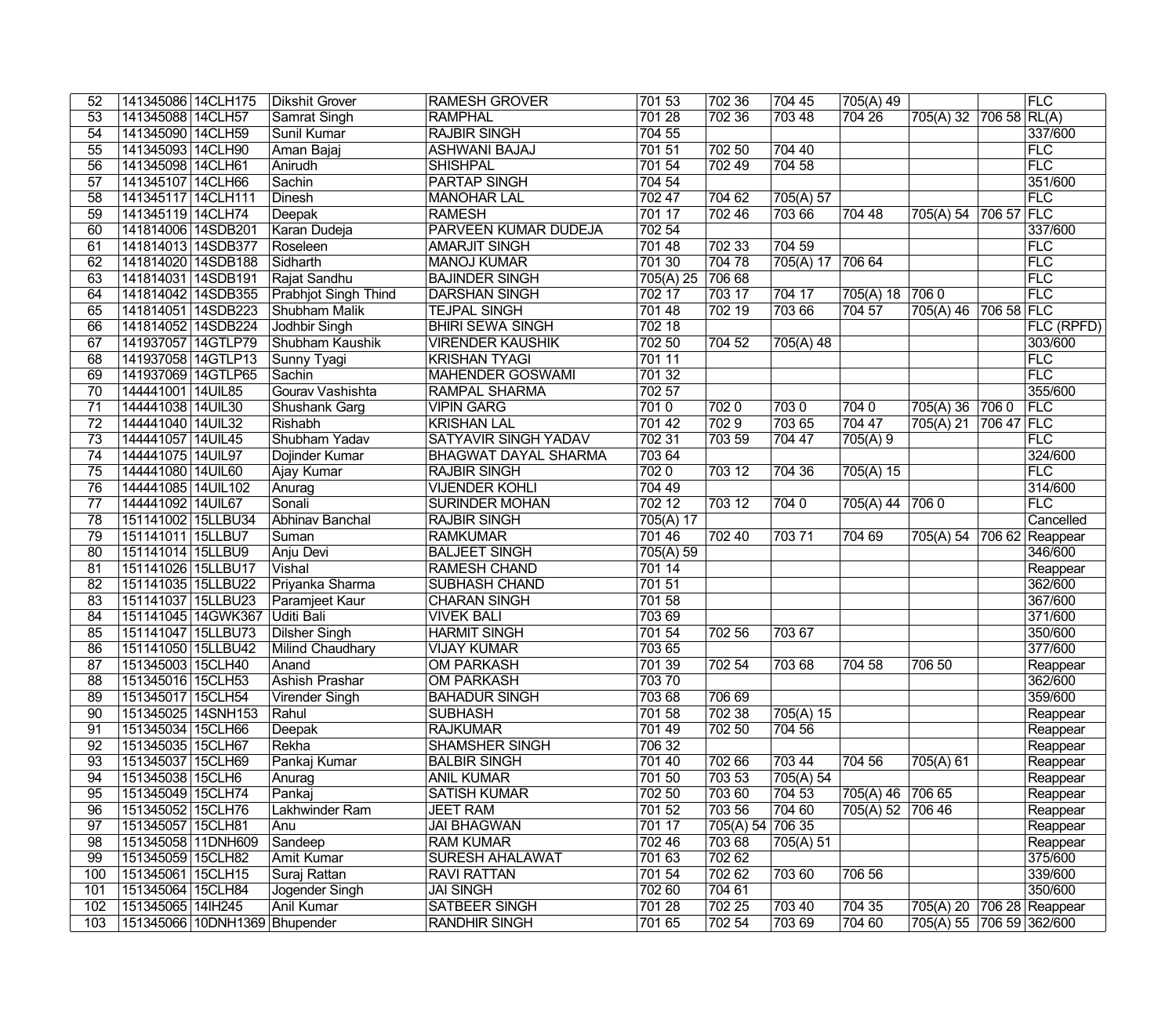| 104 | 151345067 15CLH85               | Hardeep                              | <b>DEEP CHAND</b>          | 701 61    | 702 56           | 703 66         | 704 57           | 706 52                    | Reappear        |
|-----|---------------------------------|--------------------------------------|----------------------------|-----------|------------------|----------------|------------------|---------------------------|-----------------|
| 105 | 151345068 15CLH86               | Ramandeep Beniwal                    | <b>SATBIR SINGH</b>        | 701 57    | 702 62           | 703 69         | 704 57           |                           | 356/600         |
| 106 | 151345069 15CLH17               | Hitesh                               | <b>ANIL KUMAR</b>          | 701 41    | 702 54           | 703 66         | 704 52           |                           | Reappear        |
| 107 | 151345071 15CLH18               | Navdeep Singh                        | <b>SARJIT SINGH</b>        | 702 50    | 703 64           | 704 70         | 705(A) 53 706 47 |                           | Reappear        |
| 108 | 151345075 15CLH90               | Jagdeep                              | <b>ISHWAR SINGH</b>        | 70479     |                  |                |                  |                           | 398/600         |
| 109 | 151345077 15CLH91               | Sandeep                              | <b>BHAGAT RAM</b>          | 701 46    | 702 50           | 703 66         | 704 54           | 705(A) 56 706 56 Reappear |                 |
| 110 | 151345080 15CLH94               | Shubham                              | <b>RAMKARAN SONI</b>       | 701 54    | 70273            |                |                  |                           | 378/600         |
| 111 | 151345085 15CLH25               | Rahul                                | <b>VINOD GANDHI</b>        | 701 51    |                  |                |                  |                           | Reappear        |
| 112 | 151345093 15CLH100              | Gourav Sharma                        | <b>JAI GOVIND SHARMA</b>   | 702 33    |                  |                |                  |                           | Reappear        |
| 113 | 151345099 15CLH104              | Naveen Sheoran                       | SOMBIR SINGH SHEORAN       | 703 65    | 704 53           | 705(A) 54      |                  |                           | 342/600         |
| 114 | 151345100 15CLH105              | Sandeep Kumar                        | <b>AMAR SINGH</b>          | 703 68    |                  |                |                  |                           | 369/600         |
| 115 | 151345105 15CLH32               | Suryaveer Singh Bajia                | <b>PRADEEP SINGH BAJIA</b> | 704 49    |                  |                |                  |                           | Reappear        |
| 116 | 151345108 15CLH109              | Dinesh Goyal                         | <b>HANSRAJ</b>             | 701 19    | 702 41           | 704 62         | 705(A) 59        |                           | Reappear        |
| 117 | 151814001 15SDB104              | Rohit Kumar                          | <b>BHARAT KUMAR</b>        | 701 54    |                  |                |                  |                           | 328/600         |
| 118 | 151814004 15SDB83               | Abhishek                             | <b>NEERAJ KUMAR</b>        | 701 45    | 703 52           | 705(A) 58      |                  |                           | Reappear        |
| 119 | 151814005 15SDB84               | Abhishek Kumar                       | <b>ASHOK KUMAR</b>         | 701 55    | 704 53           | 705(A) 58      |                  |                           | 338/600         |
| 120 | 151814011 15SDB86               | Arun Gupta                           | <b>SANJEEV KUMAR</b>       | 706 63    |                  |                |                  |                           | 335/600         |
| 121 | 151814019 15SDB66               | Deepa Bamania                        | <b>RAM KUMAR</b>           | 70676     |                  |                |                  |                           | 443/600         |
| 122 | 151814024 15SDB91               | <b>Hirdesh Kumar Singh</b>           | <b>RKSTOMAR</b>            | 701 19    | 702 18           | 703 17         | 704 16           | 705(A) 18 706 32 Reappear |                 |
| 123 | 151814027 15SDB93               | <b>Kunal Singh</b>                   | <b>INDERJIT PAL SINGH</b>  | 701 53    | 702 35           | 703 60         | 704 43           | 705(A) 45                 | 706 67 Reappear |
| 124 | 151814029 15SDB95               | Manzoor Hussain                      | <b>MOHAMMAD ISSAQ</b>      | 701 50    | 704 58           | 706 68         |                  |                           | Reappear        |
| 125 | 151814032 15SDB71               | <b>Munish Kumar</b>                  | <b>SURESH KUMAR</b>        | 704 17    | 705(A) 17 706 32 |                |                  |                           | Reappear        |
| 126 | 151814035 15SDB99               | Rahul Verma                          | <b>ANIL VERMA</b>          | 706 68    |                  |                |                  |                           | 339/600         |
| 127 | 151814044 15SDB74               | Shweta                               | <b>MAHIPAL</b>             | 706 80    |                  |                |                  |                           | 410/600         |
| 128 | 151814049 15SDB107              | Ujiwal Singh                         | <b>SATBIR SINGH</b>        | 701 57    |                  |                |                  |                           | 360/600         |
| 129 | 151814056 15SDB111              | Vishal Rai                           | <b>JASWINDER SINGH</b>     | 701 17    | 702 17           | 704 16         | 705(A) 17 706 34 |                           | Reappear        |
| 130 | 151814057 15SDB78               | Amitabh                              | <b>JAGJEET SINGH</b>       | 701 53    | 702 17           | 704 56         |                  |                           | Reappear        |
| 131 | 151814058 15SDB112              | Siddharth Nandal                     | RAJENDER KUMAR NANDAL      | 70671     |                  |                |                  |                           | 347/600         |
| 132 | 151814071 15SDB67               | <b>Pramod Kumar</b>                  | <b>RAMESH KUMAR</b>        | 704 59    |                  |                |                  |                           | 365/600         |
| 133 | 151814072 15SDB100              | Ankit                                | <b>JITENDER</b>            | 701 52    | 702 35           | 704 29         |                  |                           | Reappear        |
| 134 | 151814075 15SDB113              | Amzad Ali                            | <b>FURKAN ALI</b>          | 701 58    | 70370            | 704 31         |                  |                           | Reappear        |
| 135 | 151814078 15SDB214              | <b>Amit Kumar</b>                    | <b>VINOD KUMAR</b>         | 703 67    | 704 56           | 70670          |                  |                           | 373/600         |
| 136 | 151814079 15SDB211              | Sandhar Singh Saroj                  | <b>RAJ KUMAR SAROJ</b>     | 70370     | 704 52           |                |                  |                           | 366/600         |
| 137 | 151937002 15GTLP174 Aditya      |                                      | <b>RAJESH KUMAR</b>        | 701 55    | 705(A) 48        |                |                  |                           | 325/600         |
| 138 |                                 | 151937004 15GTLP177 Akshay Beniwal   | <b>BALJINDER SINGH</b>     | 701 37    | 703 23           | $\sqrt{7}0452$ | 705(A) 49        |                           | Reappear        |
| 139 |                                 | 151937006 15GTLP179 Amit Bansal      | <b>RAJ KUMAR BANSAL</b>    | 701 40    | 702 55           | 703 65         | 704 62           | 705(A) 24 706 76 Reappear |                 |
| 140 |                                 | 151937012 15GTLP184 Anshul Panwar    | RAJENDER PANWAR            | 701 51    | 704 61           |                |                  |                           | 337/600         |
| 141 |                                 | 151937014 15GTLP186 Anubhav Kumar    | <b>PARVEEN KUMAR</b>       | 701 51    |                  |                |                  |                           | 351/600         |
| 142 | 151937020   15GTLP119   Chetan  |                                      | TAIN SINGH                 | 701 55    | 706 30           |                |                  |                           | Reappear        |
| 143 |                                 | 151937021 15GTLP120 Deepak Kumar     | <b>RAMESH KUMAR</b>        | 701 45    | 706 30           |                |                  |                           | Reappear        |
| 144 | 151937023 15GTLP153 Dinesh      |                                      | <b>DEEPAK KUMAR</b>        | 701 52    | 703 31           | 704 16         | 705(A) 49        |                           | Reappear        |
| 145 |                                 | 151937024 15GTLP188 Divya Bansal     | <b>RAJ KUMAR BANSAL</b>    | 70172     | 702 75           | 70380          | 704 80           | 705(A) 73 706 82 462/600  |                 |
| 146 |                                 | 151937025 15GTLP244 Dushyant Chauhan | <b>BHUPINDER CHAUHAN</b>   | 704 56    |                  |                |                  |                           | 361/600         |
| 147 |                                 | 151937032 15GTLP125 Jishnu Kaushik   | PAWAN                      | 701 49    | 703 14           | 704 46         | 705(A) 39        |                           | Reappear        |
| 148 |                                 | 151937039 15GTLP194 Lakshay Singla   | <b>PARDEEP KUMAR</b>       | 705(A) 53 |                  |                |                  |                           | 343/600         |
| 149 | 151937040 15GTLP128 Mandeep     |                                      | <b>JORA SINGH</b>          | 701 36    | 705(A) 42        |                |                  |                           | Reappear        |
| 150 |                                 | 151937044 15GTLP226 Mohit Kaushik    | DAYA NAND KAUSHIK          | 70376     | 705(A) 70        |                |                  |                           | 389/600         |
| 151 |                                 | 151937045 15GTLP195 Mohit Thakur     | <b>NAROTTAM SINGH</b>      | 701 43    | 703 58           | 704 38         |                  |                           | Reappear        |
| 152 |                                 | 151937053 15GTLP134 Poonam Devi      | <b>JITENDER KUMAR</b>      | 701 49    |                  |                |                  |                           | 360/600         |
| 153 | 151937055 15GTLP136 Preeti Devi |                                      | <b>RAJENDER SHARMA</b>     | 701 56    |                  |                |                  |                           | 365/600         |
| 154 |                                 | 151937060 15GTLP204 Randeep Singh    | <b>JOGINDER SINGH</b>      | 704 68    | 705(B) 55 706 65 |                |                  |                           | 348/600         |
| 155 | 151937070 15GTLP210 Sandeep     |                                      | <b>JAGBIR SINGH</b>        | 706 31    |                  |                |                  |                           | Reappear        |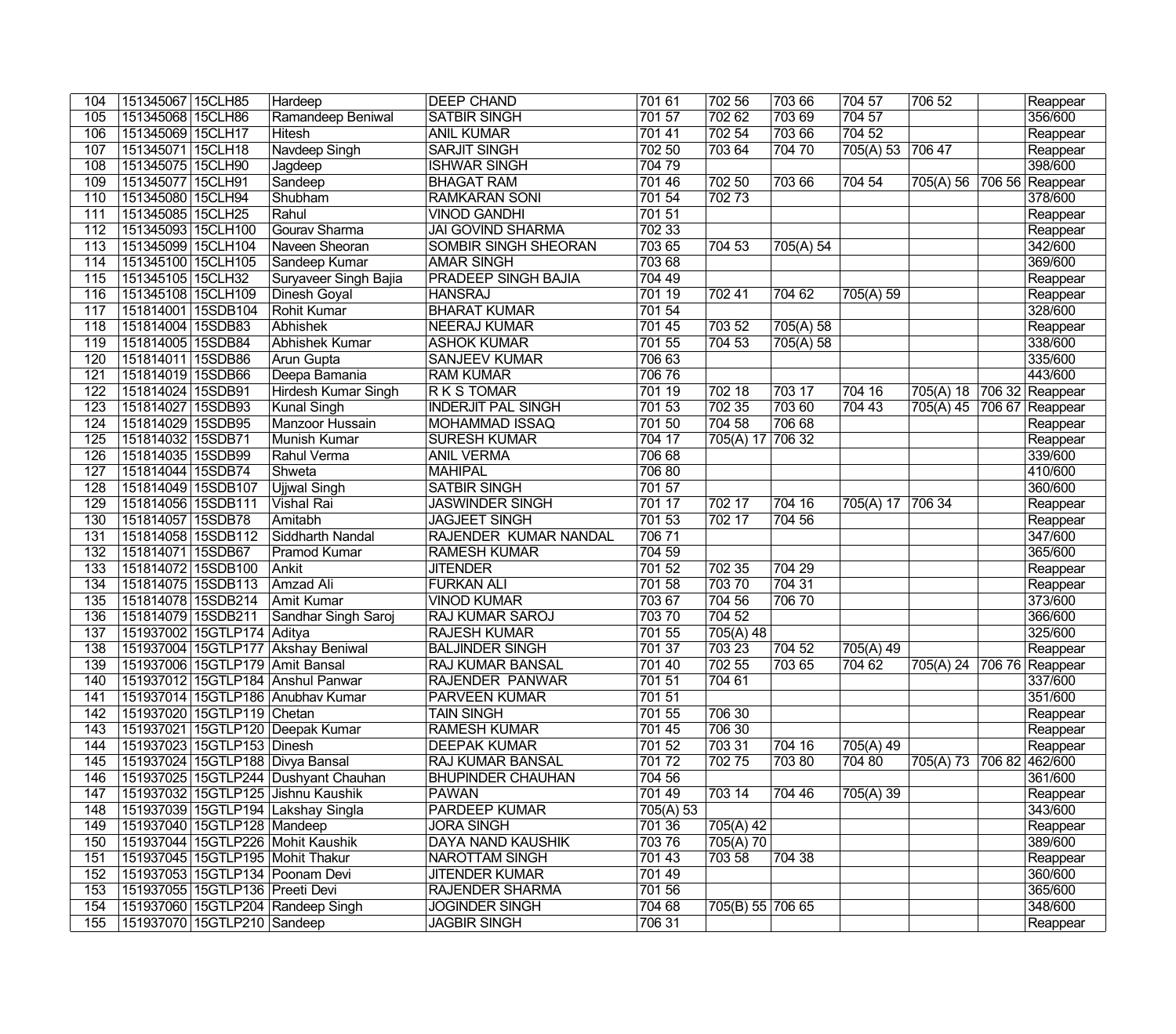| 156              |                           |                            | 151937071 15GTLP211 Sawan Gautam    | <b>INDER SINGH GAUTAM</b>  | 701 51    | 703 69           | 704 50             | 705(A) 56 |                           |      | 347/600             |
|------------------|---------------------------|----------------------------|-------------------------------------|----------------------------|-----------|------------------|--------------------|-----------|---------------------------|------|---------------------|
| 157              |                           |                            | 151937082 15GTLP152 Sukhwinder Rana | <b>VIRENDER RANA</b>       | 704 50    | 705(A) 55        |                    |           |                           |      | 316/600             |
| 158              |                           | 151937087 15GTLP143 Vikas  |                                     | <b>SANJAY DAHIYA</b>       | 702 56    |                  |                    |           |                           |      | 349/600             |
| 159              |                           | 151937089 15GTLP145 Vishal |                                     | <b>PAWAN SINGH</b>         | 705(A) 49 |                  |                    |           |                           |      | 324/600             |
| 160              |                           | 151937090 15GTLP146 Vishal |                                     | <b>SHIV KUMAR</b>          | 701 13    | 702 52           | 703 21             | 704 48    | 705(A) 12                 |      | Reappear            |
| 161              |                           |                            | 151937091 15GTLP221 Yaman Bathla    | <b>SOHAN BATHLA</b>        | 705(A) 53 |                  |                    |           |                           |      | 316/600             |
| 162              |                           |                            | 151937094 15GTLP149 Youdhveer Singh | <b>RAJROOP SINGH</b>       | 702 54    | 703 64           | 704 45             | 706 57    |                           |      | Reappear            |
| 163              |                           |                            | 151937095 15GTLP203 Rameez Raja     | <b>JAMEEL</b>              | 701 49    | 702 66           | 703 65             | 704 65    | 705(A) 59                 |      | 706 70 374/600      |
| 164              |                           |                            | 151937097 15GTLP247 Aananya Mittal  | <b>SUNIL MITTAL</b>        | 701 10    | 7029             | 7039               | 704 11    | 705(A)9                   | 7060 | Reappear            |
| 165              | 154441017 15UIL15         |                            | Madhur Singh                        | <b>MUKESH KUMAR</b>        | 703 64    | 704 52           | $\sqrt{705(A)}$ 58 |           |                           |      | 356/600             |
| 166              | 154441022 15UIL87         |                            | <b>Avi Narwal</b>                   | <b>KAPOOR SINGH NARWAL</b> | 703 64    | 705(A) 58        |                    |           |                           |      | 351/600             |
| 167              | 154441029 15UIL23         |                            | Shivam Kaushal                      | <b>VED PRAKASH KAUSHAL</b> | 705(A) 52 |                  |                    |           |                           |      | 328/600             |
| 168              | 154441039 15UIL32         |                            | Harshdeep Singh                     | <b>JAGDEEP SINGH</b>       | 702 61    | 703 65           | 704 42             | 705(A) 63 | 706 57                    |      | Reappear            |
| 169              | 154441040 15UIL33         |                            | Sachin Pannu                        | <b>KARAMBIR PANNU</b>      | 7010      | 7020             | 7030               | 7040      | 705(A) 0                  |      | Absent              |
| 170              | 154441043 15UIL36         |                            | Karamjeet                           | <b>MAHLA RAM</b>           | 701 47    | 703 64           | 704 22             |           |                           |      | Reappear            |
| 171              | 154441054 15UIL91         |                            | Gaurav Nagar                        | <b>AMARPAL NAGAR</b>       | 705(A) 52 |                  |                    |           |                           |      | 312/600             |
| 172              | 154441058 15UIL92         |                            | <b>Harpreet Singh</b>               | <b>SURJEET SINGH</b>       | 704 42    |                  |                    |           |                           |      | Reappear            |
| 173              | 154441065 12DSK565        |                            | <b>Shivneet Attry</b>               | <b>CHARAN SINGH</b>        | 704 55    | 705(A) 51 706 58 |                    |           |                           |      | 335/600             |
| 174              | 154441069 15UIL54         |                            | <b>Prajwal Walia</b>                | <b>JAGJIT SINGH WALIA</b>  | 703 19    | 704 14           |                    |           |                           |      | Reappear            |
| 175              | 154441070 15UIL96         |                            | Naveen Kumar                        | <b>RAM NIWAS</b>           | 702 56    | 703 66           | 704 48             | 706 29    |                           |      | Reappear            |
| 176              | 154441074 15UIL56         |                            | Harish Bansal                       | <b>RAJ KUMAR</b>           | 704 55    |                  |                    |           |                           |      | 339/600             |
| 177              | 154441079 15UIL101        |                            | <b>Mohit Saini</b>                  | <b>ASHOK KUMAR</b>         | 702 62    | 704 72           |                    |           |                           |      | 383/600             |
| 178              | 154441080 15UIL102        |                            | Hemant                              | <b>SURINDER</b>            | 704 40    | 705(A) 27        |                    |           |                           |      | Reappear            |
| 179              | 154441083 15UIL59         |                            | Ankush Dahiya                       | <b>DHARAMBIR SINGH</b>     | 703 67    |                  |                    |           |                           |      | 366/600             |
| 180              | 154441093 15UIL66         |                            | Sidharth Pathania                   | <b>MAHAVIR SINGH</b>       | 704 65    |                  |                    |           |                           |      | 364/600             |
| 181              | 154441096 15UIL110        |                            | Mandeep                             | <b>KARAMVEER SINGH</b>     | 702 21    | 704 25           | 706 54             |           |                           |      | Reappear            |
| 182              | 154441100 15UIL68         |                            | Shubhankar Phulia                   | <b>KRISHAN PHULIA</b>      | 702 49    | 703 65           | 705(A) 56          |           |                           |      | 325/600             |
| 183              | 154441103 15UIL114        |                            | Shailja                             | <b>AJAY KUMAR</b>          | 702 60    |                  |                    |           |                           |      | 363/600             |
| 184              | 154441106 15UIL71         |                            | Karan Singh                         | <b>BALBIR SINGH</b>        | 704 41    |                  |                    |           |                           |      | Reappear            |
| 185              | 154441108 15UIL116        |                            | Dixant Kashyap                      | <b>DAYAL SINGH</b>         | 703 64    | 705(A) 61 706 68 |                    |           |                           |      | 365/600             |
| 186              | 154441110 15UIL73         |                            | Rishipal Singh                      | <b>GURMEL SINGH</b>        | 703 57    | 704 59           |                    |           |                           |      | 369/600             |
| $\overline{187}$ | 154441113 15UIL117        |                            | <b>Aman Kumar</b>                   | <b>VED PRAKASH</b>         | 704 63    |                  |                    |           |                           |      | 345/600             |
| 188              | 154441114 15UIL118        |                            | Sahil                               | <b>PRITAM SINGH</b>        | 704 56    |                  |                    |           |                           |      | 355/600             |
| 189              | 154441123 15UIL82         |                            | Harsh Harit                         | <b>SOMDUTT SHARMA</b>      | 703 67    |                  |                    |           |                           |      | 352/600             |
| 190              | 161141012 16LLBU39        |                            | Arvin                               | <b>BALBIR SINGH</b>        | 701 40    | 702 41           | 703 26             | 704 60    | 705(A) 54                 |      | 706 53 Reappear     |
| 191              | 161141019 16LLBU2         |                            | Kamaljeet Singh                     | <b>JAGMAL SINGH</b>        | 701 63    | 70260            | 703 66             | 704 61    | 705(A) 59 706 74 383/600  |      |                     |
| 192              | 161141020 16LLBU67 Raghav |                            |                                     | <b>BHARAT BHUSHAN</b>      | 701 64    | 70274            | 703 65             | 704 64    | 705(A) 56 706 70 393/600  |      |                     |
| 193              | 161141022 16LLBU78        |                            | Rahul Kumar                         | JAI BHAGWAN                | 701 54    | 702 52           | 703 17             | 704 63    | 705(A) 54 706 65 Reappear |      |                     |
| 194              | 161141023 16LLBU79        |                            | Shagun                              | <b>VIJAY KUMAR</b>         | 701 58    | 702 55           | 703 69             | 704 63    | 705(A) 62 706 63 370/600  |      |                     |
| 195              | 161141024 16LLBU80        |                            | Sahil Kumar                         | <b>HUKAM CHAND</b>         | 701 50    | 702 54           | 703 55             | 704 60    | 705(A) 47                 |      | 706 64 Reappear     |
| 196              | 161141028 16LLBU7         |                            | Manga                               | <b>AMIR CHAND</b>          | 701 64    | 702 57           | 703 57             | 704 57    | 705(A) 54 706 59 348/600  |      |                     |
| 197              | 161141029 16LLBU8         |                            | Aman Kumar                          | <b>BALKAR SINGH</b>        | 701 68    | 702 62           | 703 67             | 704 57    | 705(A) 54 706 67 375/600  |      |                     |
| 198              | 161141032 16LLBU81        |                            | Gurpreet Singh                      | <b>HARBHAJAN SINGH</b>     | 701 36    | 702 39           | 703 68             | 704 63    | 705(A) 58                 |      | $ 706 68 $ Reappear |
| 199              | 161141033 16LLBU11        |                            | Manjeet Kaur                        | <b>PARGAT SINGH</b>        | 701 55    | 702 68           | 703 64             | 704 66    | 705(A) 64 706 72 389/600  |      |                     |
| 200              | 161141034   16LLBU48      |                            | Vishakha                            | <b>JAIPAL SINGH</b>        | 701 59    | 70276            | 70373              | 704 68    | 705(A) 64 706 74 414/600  |      |                     |
| 201              | 161141036 16LLBU82        |                            | Ruby                                | <b>VIRENDER SINGH</b>      | 701 52    | 702 28           | 703 65             | 704 59    | 705(A) 16 706 65 Reappear |      |                     |
| 202              | 161141037 16LLBU12        |                            | Aman Kumar                          | <b>RAM RATTAN</b>          | 701 51    | 702 45           | 703 65             | 704 56    | 705(A) 55 706 57 Reappear |      |                     |
| 203              | 161141038 16LLBU49        |                            | Govind Singh                        | <b>SANTOKH SINGH</b>       | 701 52    | 702 40           | 703 65             | 704 61    | 705(A) 50                 |      | 706 63 Reappear     |
| 204              | 161141039 16LLBU13        |                            | Kusum                               | <b>SHIV DAYAL</b>          | 701 61    | 702 58           | 70372              | 704 81    | 705(A) 56                 |      | 706 83 411/600      |
| 205              | 161141040 15NH411         |                            | Ajay Chahal                         | <b>RAM AVTAR CHAHAL</b>    | 701 55    | 702 45           | 703 35             | 704 58    | 705(A) 55 706 70 Reappear |      |                     |
| 206              | 161141041 16LLBU14        |                            | Ram Karan                           | <b>MOHAN LAL</b>           | 701 66    | 702 65           | 703 69             | 704 70    | 705(A) 59                 |      | 706 71 400/600      |
| 207              | 161141042 16LLBU15        |                            | Kartik Manchal                      | <b>VINOD KUMAR</b>         | 701 52    | 702 42           | 703 64             | 704 52    | 705(A) 53 706 66 Reappear |      |                     |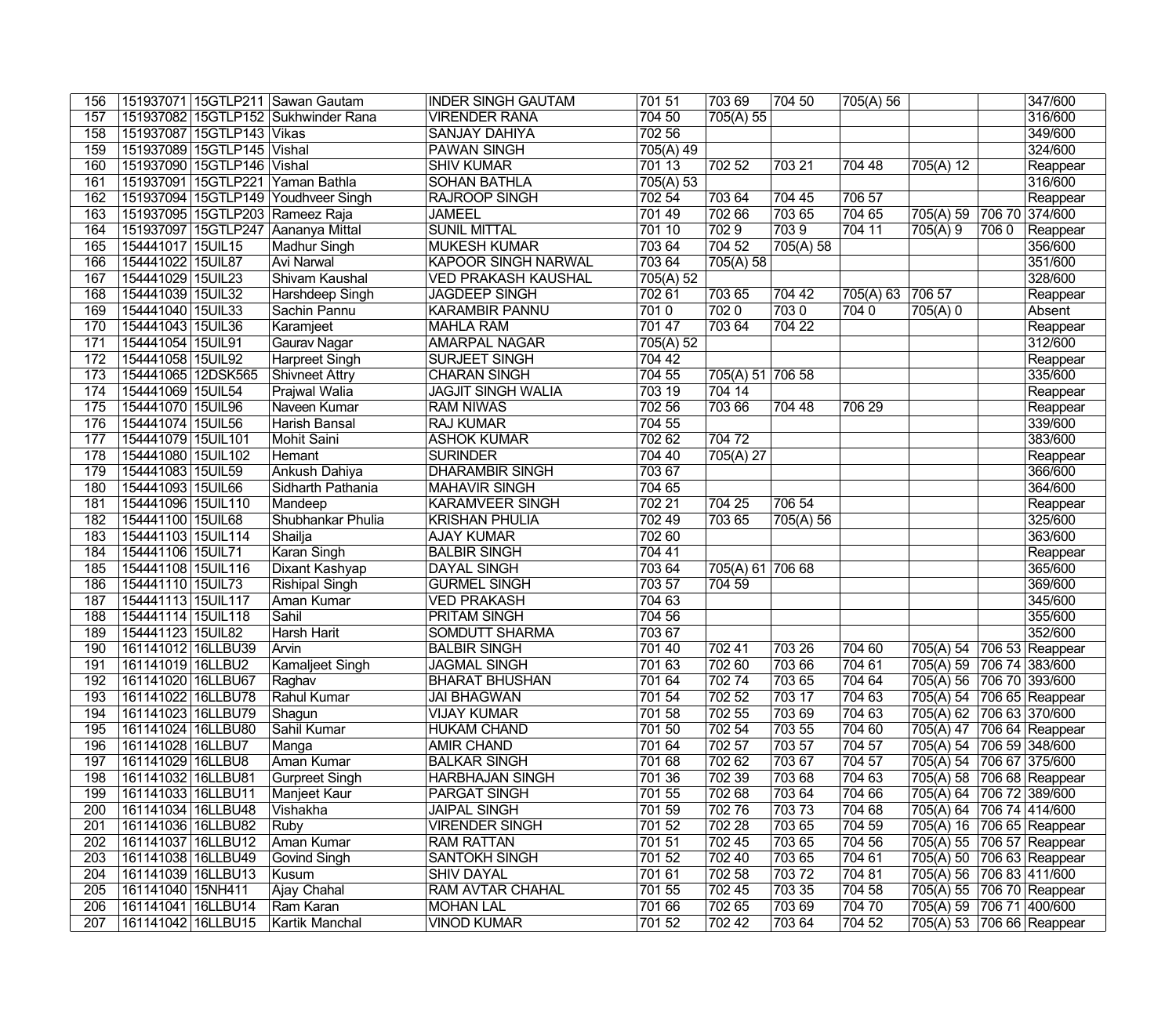| 208              | 161141043   16LLBU50                   | <b>Tarun Dumra</b>               | MANOJ KUMAR                                  | 701 45           | 702 51 | 703 65          | 704 68 | 705(A) 54 706 61 Reappear |      |                                  |
|------------------|----------------------------------------|----------------------------------|----------------------------------------------|------------------|--------|-----------------|--------|---------------------------|------|----------------------------------|
| 209              | 161141044 16LLBU51                     | Ajay Kumar                       | <b>INDER LAL</b>                             | 701 31           | 702 21 | 703 54          | 704 29 | 705(A) 32                 |      | 706 49 Reappear                  |
| 210              | 161141045 16LLBU16                     | Sunil Kumar                      | PARKASH CHAND                                | 701 31           | 702 51 | 70361           | 704 55 | 705(A) 42                 |      | 706 65 Reappear                  |
| 211              | 161141046 16LLBU17                     | Shubham                          | <b>RAJVIR</b>                                | 701 60           | 702 52 | 703 65          | 704 67 | 705(A) 56                 |      | 706 62 362/600                   |
| 212              | 161141047 16LLBU18                     | Purav                            | <b>SUBHASH CHAND</b>                         | 701 59           | 702 54 | 703 65          | 704 52 | 705(A) 53                 |      | 706 72 355/600                   |
| $\overline{213}$ | 161141048 16LLBU19                     | Rohan Sharma                     | <b>SUSHIL SHARMA</b>                         | 701 38           | 702 33 | 703 66          | 704 63 | 705(A) 51                 |      | 706 74 Reappear                  |
| 214              | 161141049 16LLBU20                     | Prashant Chouhan                 | <b>MALKHAN SINGH</b>                         | 701 53           | 702 63 | 703 68          | 704 68 | 705(A) 57                 |      | 706 71 380/600                   |
| 215              | 161141050 16LLBU21                     | Kavita                           | <b>VINOD KUMAR</b>                           | 701 61           | 702 58 | 703 67          | 704 63 | 705(A) 41                 |      | 706 69 Reappear                  |
| 216              | 161141051 16LLBU22                     | Anjali Devi                      | <b>KAKU RAM</b>                              | 701 56           | 702 17 | 703 56          | 704 59 | 705(A) 48                 |      | 706 62 Reappear                  |
| 217              | 161141052 16LLB38                      | Karambeer                        | <b>BALLI RAM</b>                             | 701 53           | 702 32 | 70363           | 704 57 | 705(A) 40                 |      | 706 58 Reappear                  |
| 218              | 161141054 16LLBU23                     | Mohit Kumar                      | <b>OM PARKASH</b>                            | 701 60           | 702 59 | 703 64          | 704 58 | 705(A) 53                 |      | 706 61 355/600                   |
| 219              | 161141055 16LLBU24                     | Happy                            | <b>RANJEET SINGH</b>                         | 701 52           | 702 49 | 70367           | 704 60 | 705(A) 52                 |      | 706 61 341/600                   |
| 220              | 161141056 16LLBU83                     | Harpreet Kaur                    | <b>NARENDER SINGH</b>                        | 701 64           | 702 54 | 70369           | 704 62 | 705(A) 63                 |      | 706 69 381/600                   |
| $\overline{221}$ | 161141058 16LLBU54                     | Bikram Singh Randhawa            | CHARANJIT SINGH RANDHAWA                     | 70170            | 702 14 | 703 17          | 704 69 | 705(A) 63                 |      | 706 70 Reappear                  |
| 222              | 161141062 16LLBU28                     | Pinki                            | <b>JAGDISH KUMAR</b>                         | 701 53           | 702 42 | 70368           | 704 73 | 705(A) 55                 |      | 706 65 Reappear                  |
| $\overline{223}$ | 161141063 16LLBU29                     | Mohini                           | <b>RAM KUMAR</b>                             | 701 63           | 702 66 | 70370           | 704 64 | 705(A) 55                 |      | 706 76 394/600                   |
| 224              | 161141068 16LLBU45                     | Manpreet Singh                   | <b>INDERJEET SINGH</b>                       | 701 64           | 702 50 | 703 68          | 704 59 | 705(A) 57                 |      | 706 67 365/600                   |
| $\overline{225}$ | 161345001 16CLH1                       | Parmod                           | <b>SATPAL SINGH</b>                          | 7019             | 702 15 | 7039            | 704 12 | 705(A) 14                 | 7060 | Reappear                         |
| 226              | 161345002 16CLH2                       | Shivani                          | <b>RAJESH KAUL</b>                           | 70170            | 70276  | 70372           | 704 68 | 705(A) 68                 |      | 706 70 424/600                   |
| 227              | 161345003 16CLH78                      | Renu                             | <b>LILADHAR</b>                              | 70172            | 70277  | 70378           | 704 64 | 705(A) 69                 |      | 706 80 440/600                   |
| 228              | 161345004   16CLH79                    | Nafisa Bhardwaj                  | <b>LALIT BHARDWAJ</b>                        | 70173            | 70278  | 70377           | 704 68 | 705(A) 70                 |      | 706 83 449/600                   |
| 229              | 161345005 16CLH3                       | <b>Bhawana Devi</b>              | <b>BADRI PRASAD</b>                          | 701 73           | 70279  | 70374           | 704 68 | 705(A) 66                 |      | 706 77 437/600                   |
| 230              | 161345007 16CLH5                       | Rekha                            | <b>SUBHASH CHANDER</b>                       | 701 66           | 70271  | 70375           | 704 68 | 705(A) 71                 |      | 706 77 428/600                   |
| $\overline{231}$ | 161345008 16CLH6                       | Ruchika Walia                    | <b>NARENDER WALIA</b>                        | 701 60           | 70274  | 70373           | 704 65 | 705(A) 60                 |      | 706 76 408/600                   |
| 232              | 161345009 16CLH80                      | Sumit Kumar                      | <b>MAHABIR SINGH</b>                         | 70147            | 702 67 | 703 64          | 704 50 | 705(A) 49                 |      | 706 71 348/600                   |
| 233              | 161345010 16CLH7                       | Shubham Gautam                   | <b>DEEPAK GAUTAM</b>                         | 701 52           | 702 63 | 70369           | 704 53 | 705(A) 54                 |      | 706 75 366/600                   |
| 234              | 161345011   16CLH8                     | Nisha Rani                       | <b>RAJENDER KUMAR</b>                        | 701 31           | 702 53 | 703 62          | 704 50 | 705(A) 57                 |      | 706 72 Reappear                  |
| 235              | 161345012 16CLH9                       | Neetu                            | <b>RAM SINGH</b>                             | 701 43           | 702 39 | 703 57          | 704 56 | 705(A) 49                 |      | 706 71 Reappear                  |
| 236              | 161345013 16CLH10                      | Chiranji Lal                     | SATYA NARAYAN SINGH                          | 701 57           | 702 62 | 703 67          | 704 62 | 705(A) 61                 |      | 706 65 374/600                   |
| 237              | 161345014 16CLH81                      | Rachit Khichi                    | <b>ROHTASH SINGH</b>                         | 70171            | 70278  | 70378           | 704 78 | 705(A) 72                 |      | 706 82 459/600                   |
| 238              | 161345015 16CLH11                      | Ashish Singh                     | SURENDERA SINGH                              | 701 60           | 702 64 | 70373           | 704 69 | 705(A) 61                 |      | 706 69 396/600                   |
| 239              | 161345016 16CLH12                      | <b>Lalit Kumar</b>               | <b>DEVENDER</b>                              | 7019             | 702 52 | 703 47          | 704 55 | 705(A) 46                 |      | 706 58 Reappear                  |
| 240              | 161345017 16CLH13                      | Pooja                            | <b>VED PARKASH GAUR</b>                      | 701 58           | 702 60 | 70367           | 704 73 | 705(A) 68                 |      | 706 73 399/600                   |
| 241              | 161345018 16CLH82                      | Vanshika Khurana                 | <b>MUKESH KUMAR KHURANA</b>                  | 701 67           | 70273  | 70373           | 704 72 | 705(A) 67                 |      | 706 81 433/600                   |
| 242              | 161345019 15SDH552                     | Preeti Mor                       | <b>RAJ SINGH MOR</b>                         | 701 68           | 70278  | 70378           | 704 71 | 705(A) 73                 |      | 706 83 451/600                   |
| $\overline{243}$ | 161345020 16CLH15                      | Diksha                           | PANKAJ                                       | 70161            | 702 65 | 70374           | 704 58 | 705(A) 61                 |      | 706 75 394/600                   |
| 244              | 161345021 16CLH16                      | Gouri                            | <b>SATISH KUMAR</b>                          | 701 62           | 702 68 | 703 69          | 704 65 | 705(A) 68 706 76 408/600  |      |                                  |
| 245              | 161345022 16CLH17                      | Ankit                            | ANUP SINGH JAGLAN                            | 701 57           | 702 59 | 703 67          | 704 59 | 705(A) 57 706 68 367/600  |      |                                  |
| 246              | 161345023 16CLH18                      | Nirmala                          | <b>CHANDER SINGH</b>                         | 70170            | 70277  | 70371           | 704 76 | 705(A) 72                 |      | 706 81 447/600                   |
| 247              | 161345024 16CLH19                      | Rahul                            | <b>RAMPHAL</b>                               | 701 55           | 702 56 | 703 68          | 704 53 | 705(A) 57                 |      | 706 60 349/600                   |
| 248              | 161345026 16CLH21                      | Parmod Kumar                     | <b>SUSHIL KUMAR</b>                          | 701 57           | 702 55 | 703 65          | 704 64 | 705(A) 57                 |      | 706 63 361/600                   |
| 249              | 161345027   16CLH22                    | Sahil                            | <b>JASVIR SINGH</b>                          | 701 56           | 702 57 | 70369           | 704 48 | 705(A) 56                 |      | 706 76 362/600                   |
|                  |                                        |                                  |                                              |                  | 70274  |                 | 704 68 |                           |      |                                  |
| 250<br>251       | 161345028 16CLH84<br>161345029 16CLH23 | Monika Rani<br>Naresh Kumar      | <b>SURENDER SINGH</b><br><b>BHAGWANA RAM</b> | 701 46<br>701 63 | 70272  | 703 66<br>70371 | 704 74 | 705(A) 54                 |      | 706 78 386/600<br>706 68 412/600 |
|                  |                                        |                                  |                                              |                  |        |                 |        | 705(A) 64                 |      |                                  |
| 252              | 161345030 16CLH24                      | Rohit                            | <b>SURAJ BHAN</b>                            | 701 65           | 702 74 | 703 71          | 704 78 | 705(A) 65                 |      | 706 65 418/600                   |
| 253              | 161345031 16CLH85                      | Himanshi                         | SANJAY KUMAR SHARMA                          | 701 64           | 702 61 | 703 71          | 704 58 | 705(A) 66                 |      | 706 82 402/600                   |
| 254              |                                        | 161345032 14DNH1542 Pooja Kumari | ROHTASH KUMAR                                | 701 55           | 702 52 | 70367           | 704 56 | 705(A) 57                 |      | 706 71 358/600                   |
| 255              | 161345033 16CLH26                      | Kapil                            | PHOOL SINGH                                  | 70161            | 70272  | 703 71          | 704 59 | 705(A) 63                 |      | 706 78 404/600                   |
| 256              | 161345034 16CLH27                      | <b>Sita</b>                      | <b>RAM DASS</b>                              | 701 28           | 702 52 | 703 57          | 704 16 | 705(A) 47                 |      | 706 68 Reappear                  |
| 257              | 161345035 16CLH86                      | Ritesh                           | <b>RAKESH SAINI</b>                          | 7019             | 702 16 | 7039            | 7049   | 705(A) 10                 |      | 7060 Reappear                    |
| 258              | 161345036 16CLH28                      | Akash                            | <b>DHARM PAL</b>                             | 701 65           | 702 60 | 70368           | 704 58 | 705(A) 59                 |      | 706 60 370/600                   |
| 259              | 161345037 16CLH92                      | Aniket Naphria                   | <b>BHUPENDER SINGH</b>                       | 701 45           | 702 44 | 703 59          | 704 26 | 705(A) 51                 |      | 706 61 Reappear                  |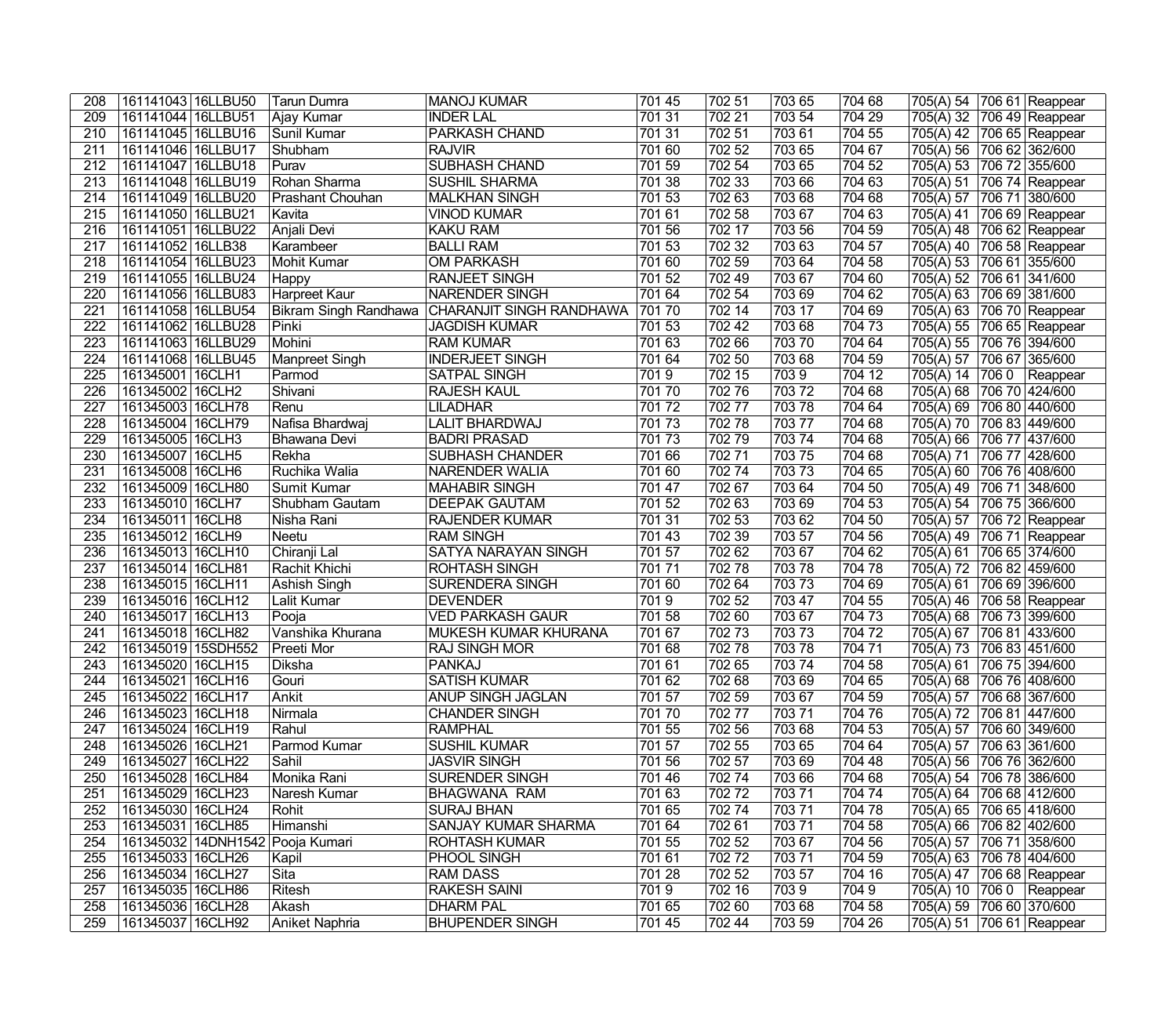| 260              | 161345038   16CLH35  | Pooja                 | <b>BRHMANAND</b>           | 701 63 | 702 70 | 703 69 | 704 60 | 705(A) 64                 | 706 72 398/600               |
|------------------|----------------------|-----------------------|----------------------------|--------|--------|--------|--------|---------------------------|------------------------------|
| $\overline{261}$ | 161345039 16CLH93    | Deepak Mathur         | <b>PARTAP SINGH</b>        | 701 64 | 70272  | 70371  | 704 61 | 705(A) 58                 | 706 77 403/600               |
| 262              | 161345040 16CLH36    | Vikas Kumar Saroha    | <b>SURESH CHANDER</b>      | 701 36 | 702 64 | 703 57 | 704 48 | 705(A) 51                 | 706 72 Reappear              |
| 263              | 161345041 16CLH37    | Ajay                  | DAYANAND                   | 701 45 | 702 55 | 703 59 | 704 48 | 705(A) 46                 | 706 71 324/600               |
| 264              | 161345042 16CLH38    | <b>Pradeep Kumar</b>  | <b>RATI RAM</b>            | 701 45 | 702 67 | 703 57 | 704 47 | 705(A) 46                 | 706 64 326/600               |
| 265              | 161345043 16CLH39    | <b>Shiv Kumar</b>     | <b>KRISHAN</b>             | 701 55 | 702 67 | 70368  | 704 62 | 705(A) 47                 | 706 65 364/600               |
| 266              | 161345045 16CLH41    | <b>Jitender</b>       | <b>HARI LAL</b>            | 701 58 | 70267  | 70370  | 704 56 | 705(A) 57                 | 706 74 382/600               |
| 267              | 161345046 16CLH42    | Ravi                  | <b>KRISHAN SHARMA</b>      | 701 56 | 702 54 | 703 65 | 704 53 | 705(A) 57                 | 706 65 350/600               |
| 268              | 161345047   16CLH94  | Jatin                 | <b>RAKESH KUMAR</b>        | 701 60 | 70261  | 70368  | 704 58 | 705(A) 54                 | 706 63 364/600               |
| 269              | 161345048 16CLH43    | Amit                  | <b>DHARMBIR</b>            | 701 41 | 702 34 | 703 55 | 704 52 | 705(A) 49                 | 706 60 Reappear              |
| 270              | 161345050 16CLH45    | Kuldeep               | <b>INDER SINGH</b>         | 701 60 | 702 69 | 703 67 | 704 64 | 705(A) 61                 | 706 83 404/600               |
| 271              | 161345053 16CLH47    | Manisha               | <b>SATBIR SINGH</b>        | 701 56 | 702 64 | 703 67 | 704 63 | 705(A) 59                 | 706 78 387/600               |
| $\overline{272}$ | 161345056 16CLH49    | Ajay                  | <b>KRISHAN KUMAR</b>       | 701 53 | 702 42 | 703 58 | 704 56 | 705(A) 57                 | 706 57 Reappear              |
| 273              | 161345057 16CLH99    | Shubham               | <b>SURENDER SHARMA</b>     | 701 57 | 70272  | 703 67 | 704 58 | 705(A) 57                 | 706 67 378/600               |
| 274              | 161345058 16CLH50    | Vipin                 | <b>TELU RAM</b>            | 701 60 | 702 34 | 703 68 | 704 49 | 705(A) 58                 | 706 56 Reappear              |
| $\overline{275}$ | 161345059 16CLH51    | Shiv Kumar            | <b>RAM MEHAR SINGH</b>     | 701 64 | 70271  | 70373  | 704 66 | 705(A) 57                 | 706 79 410/600               |
| $\overline{276}$ | 161345061 16CLH53    | Suraj                 | <b>PARKASH VEER</b>        | 701 26 | 702 16 | 703 49 | 704 18 | 705(A) 46                 | 706 61 Reappear              |
| 277              | 161345063 16CLH100   | Kanish                | <b>ASHOK KUMAR</b>         | 701 64 | 70273  | 70370  | 704 62 | 705(A) 59                 | 706 69 397/600               |
| $\overline{278}$ | 161345064 16CLH55    | Aman                  | <b>SUBHASH</b>             | 701 11 | 702 32 | 703 53 | 704 45 | 705(A) 40                 | 706 28 Reappear              |
| $\overline{279}$ | 161345066 16CLH57    | Abhishek Khatkar      | <b>ZILE SINGH</b>          | 701 40 | 702 36 | 703 53 | 704 61 | 705(A) 43                 | 706 64 Reappear              |
| 280              | 161345067 16CLH58    | Ravi Kumar            | <b>MAHENDER SINGH</b>      | 701 34 | 702 24 | 703 44 | 704 59 | 705(A) 48                 | 706 46 Reappear              |
| $\overline{281}$ | 161345069 92CC967    | Amarjit Singh         | <b>BALWANT SINGH</b>       | 701 41 | 702 33 | 703 53 | 704 57 | 705(A) 42                 | 706 45 Reappear              |
| 282              | 161345070 16CLH61    | Priyevert             | OM PARKASH                 | 701 54 | 702 65 | 70370  | 704 59 | 705(A) 54                 | 706 61 363/600               |
| 283              | 161345074 16CLH101   | Prateek Verma         | <b>SUDESH KUMAR VERMA</b>  | 701 17 | 702 15 | 703 55 | 704 50 | 705(A) 47                 | $\overline{706}$ 54 Reappear |
| 284              | 161345075 16CLH102   | Devit Legha           | <b>DINESH LEGHA</b>        | 701 59 | 702 56 | 703 65 | 704 56 | 705(A) 60                 | 706 71 367/600               |
| 285              | 161345076 16CLH65    | Abhimanyu             | YASHWANT SINGH             | 701 53 | 702 58 | 703 66 | 704 57 | 705(A) 57                 | 706 74 365/600               |
| 286              | 161345079 16CLH67    | Jai Bhagwan           | <b>RAM JUWARI</b>          | 7019   | 702 16 | 7039   | 7049   | 705(A) 10                 | 7060 Reappear                |
| 287              | 161345080 15CJH949   | Jyoti Bala            | <b>SHRIKRISHAN</b>         | 701 65 | 70279  | 703 76 | 704 73 | 705(A) 69                 | 706 65 427/600               |
| 288              | 161345081 16CLH106   | Anya                  | <b>RAGVINDER RANA</b>      | 701 67 | 70275  | 70372  | 70470  | 705(A) 63                 | 706 63 410/600               |
| 289              | 161345083 16CLH69    | Mohit                 | <b>RAM SWAROOP</b>         | 701 63 | 70275  | 70370  | 704 62 | 705(A) 66                 | 706 76 412/600               |
| 290              | 161345085   16CLH155 | Tejasvi Singh Pal     | ASHWANI KUMAR PAL          | 701 36 | 702 43 | 703 46 | 704 56 | 705(A) 52                 | 706 63 Reappear              |
| $\overline{291}$ | 161345086 16CLH108   | <b>Taranjeet Kaur</b> | <b>DEVENDER SINGH</b>      | 701 63 | 702 67 | 70370  | 704 68 | 705(A) 65                 | 706 65 398/600               |
| $\overline{292}$ | 161345087 16CLH109   | Shubham Thakur        | <b>NARENDAR THAKUR</b>     | 701 50 | 702 55 | 703 66 | 704 58 | 705(A) 57                 | 706 62 348/600               |
| 293              | 161345088 16CLH71    | Pawan Kumar           | <b>BALRAJ SINGH</b>        | 701 47 | 702 54 | 703 59 | 704 53 | 705(A) 35                 | 706 63 Reappear              |
| 294              | 161345089 14DNH738   | Himanshu Pannu        | <b>DALBIR SINGH PANNU</b>  | 701 45 | 702 45 | 70372  | 704 54 | 705(A) 46                 | 706 64 Reappear              |
| 295              | 161345090 16CLH111   | Rahul                 | <b>JOGINDER</b>            | 701 30 | 702 15 | 703 16 | 7049   | 705(A) 10 706 44 Reappear |                              |
| 296              | 161345091 16CLH72    | Mohit Malik           | <b>ISHWAR MALIK</b>        | 701 32 | 702 31 | 70345  | 704 50 | 705(A) 38 706 63 Reappear |                              |
| 297              | 161345092 16CLH112   | Saurav                | <b>DHARAMVIR SINGH</b>     | 701 62 | 702 69 | 70370  | 704 60 | 705(A) 60 706 70 391/600  |                              |
| 298              | 161345094 16CLH74    | Ankur                 | <b>VIJAY PAL</b>           | 7019   | 702 15 | 7039   | 7049   | 705(A) 10 706 0 Reappear  |                              |
| 299              | 161345095 16CLH75    | Digvijay              | <b>RAMCHANDER</b>          | 701 25 | 702 23 | 703 45 | 704 21 | 705(A) 35 706 52 Reappear |                              |
| 300              | 161345096 16CLH113   | Anui Pannu            | <b>KAPTAN PANNU</b>        | 701 55 | 702 57 | 703 68 | 704 57 | 705(A) 55 706 66 358/600  |                              |
| 301              | 161345097   12AS568  | Yash                  | <b>SUMER SINGH</b>         | 701 63 | 702 69 | 70374  | 704 63 | 705(A) 63 706 70 402/600  |                              |
| 302              | 161345098   16CLH115 | Prabhjot Singh Chawla | <b>HARPAL SINGH CHAWLA</b> | 701 64 | 702 66 | 703 69 | 704 65 | 705(A) 63 706 70 397/600  |                              |
| 303              | 161345099 16CLH76    | Vashu Dev             | <b>SHIV KUMAR SHARMA</b>   | 701 54 | 702 60 | 703 60 | 704 62 | 705(A) 53 706 62 351/600  |                              |
| 304              | 161345100 16CLH116   | Anup Panghal          | SURJIT                     | 70159  | 702 61 | 703 66 | 704 57 | 705(A) 60 706 77 380/600  |                              |
| 305              | 161345102 99DNH197   | Venus Jain            | <b>MANOHAR LAL JAIN</b>    | 701 68 | 70276  | 70371  | 704 78 | 705(A) 67                 | 706 85 445/600               |
| 306              | 161345103   16CLH118 | Sumit                 | KULDEEP SINGH              | 701 62 | 70272  | 70371  | 704 74 | 705(A) 63                 | 706 78 420/600               |
| 307              | 161345104   16CLH119 | Akhil Vats            | SUBHASH CHANDER VATS       | 701 54 | 702 21 | 703 49 | 704 62 | 705(A) 49 706 70 Reappear |                              |
| 308              | 161345106 16CLH104   | Vishal Lohan          | <b>BALWAN SINGH</b>        | 701 36 | 702 17 | 703 55 | 704 46 | 705(A) 46                 | 706 63 Reappear              |
| 309              | 161345107 02ECK286   | Ravinder Rana         | <b>INDER SINGH RANA</b>    | 701 48 | 702 54 | 703 65 | 704 45 | 705(A) 57                 | 706 63 332/600               |
| 310              | 161345108 16CLH87    | Punyaveet             | <b>SURINDER KUMAR</b>      | 701 60 | 702 61 | 70370  | 704 77 | 705(A) 65                 | 706 75 408/600               |
| 311              | 161345109 16CLH29    | Ritu                  | <b>RAJESH KUMAR</b>        | 701 37 | 702 59 | 703 69 | 704 69 | 705(A) 62 706 63 Reappear |                              |
|                  |                      |                       |                            |        |        |        |        |                           |                              |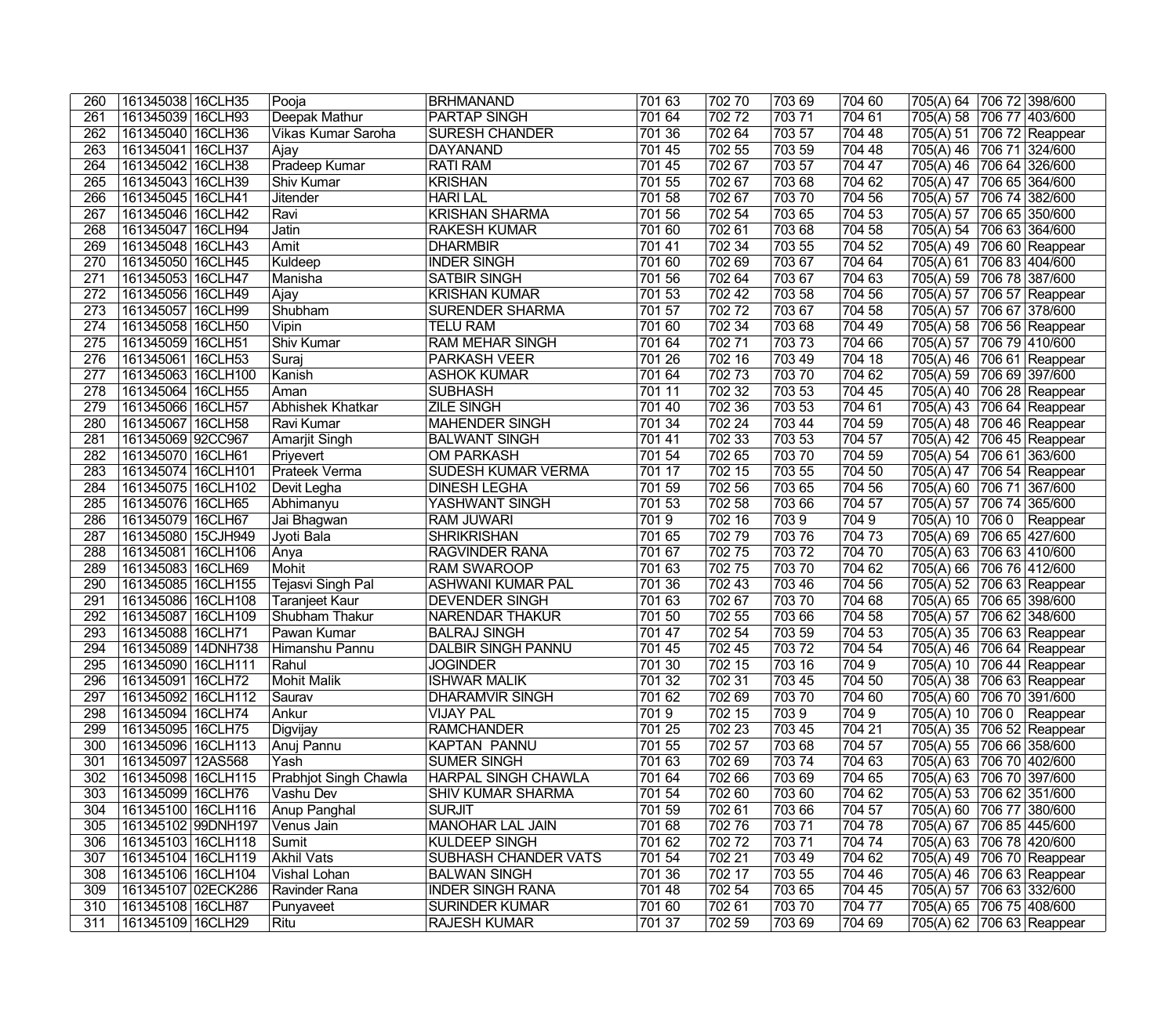| 312              | 161345112 16CLH88    | Vicky Soni            | <b>SITA RAM SONI</b>                      | 701 60         | 702 47           | 703 66 | 704 37 | 705(A) 59                              | 706 59 Reappear                |
|------------------|----------------------|-----------------------|-------------------------------------------|----------------|------------------|--------|--------|----------------------------------------|--------------------------------|
| 313              | 161345113 16CLH90    | Pulkit                | <b>CHANCHAL MADAAN</b>                    | 701 59         | 702 54           | 703 62 | 704 65 | 705(A) 57                              | 706 60 357/600                 |
| 314              | 161345115 16CLH91    | Ashwani Swami         | SUBHASH CHANO                             | 701 51         | 702 59           | 703 59 | 704 63 | 705(A) 54                              | 706 58 344/600                 |
| 315              | 161345116 16CLH33    | Sourabh Yadav         | SANJAY YADAV                              | 701 37         | 702 15           | 703 55 | 704 19 | 705(A) 43                              | 706 56 Reappear                |
| 316              | 161345118 16CLH97    | Bhupender Saharan     | <b>RAJENDER PARSAD</b>                    | 701 56         | 70263            | 703 66 | 704 68 | 705(A) 56                              | 706 67 376/600                 |
| 317              | 161814003 16SDB26    | Aayush Sharma         | <b>NAVEEN SHARMA</b>                      | 701 55         | 702 54           | 703 60 | 704 73 | 705(A) 54                              | 706 67 363/600                 |
| 318              | 161814004 16SDB27    | Abhijit Singh Matharu | <b>ANOOP SINGH MATHARU</b>                | 701 53         | 702 25           | 703 65 | 704 24 | 705(A) 54                              | 706 60 Reappear                |
| 319              | 161814006 16SDB1     | Anjali                | <b>JASMER SINGH</b>                       | 701 63         | 702 69           | 70371  | 704 71 | 705(A) 71                              | 706 68 413/600                 |
| 320              | 161814007   16SDB2   | Ankush                | <b>BALBIR SINGH</b>                       | 701 50         | 702 53           | 703 71 | 704 71 | 705(A) 65                              | 706 66 Reappear                |
| 321              | 161814008 16SDB28    | Arjun Gupta           | <b>SHIV KUMAR GUPTA</b>                   | 701 60         | 702 59           | 703 75 | 704 67 | $\sqrt{705(A)}$ 64                     | 706 72 397/600                 |
| 322              | 161814009 16SDB29    | Arjun Trehan          | <b>AJAY TREHAN</b>                        | 701 57         | 702 57           | 70369  | 704 64 | 705(A) 63                              | 706 64 374/600                 |
| 323              | 161814010 16SDB305   | Arpit Aggarwal        | <b>NAVEEN KUMAR</b>                       | 701 35         | 702 18           | 703 30 | 704 17 | 705(A) 19                              | 706 33 Reappear                |
| 324              | 161814011 16SDB285   | <b>Punit Saini</b>    | <b>RAKESH SAINI</b>                       | 701 43         | 702 54           | 703 54 | 70472  | 705(A) 44                              | 706 61 Reappear                |
| 325              | 161814012 16SDB30    | Bhavneet Kaur         | <b>SUKHWINDER SINGH</b>                   | 70170          | 70273            | 70373  | 704 77 | 705(A) 68                              | 706 74 435/600                 |
| 326              | 161814013 16SDB3     | Deepa Rani            | <b>RULDA RAM</b>                          | 701 55         | 702 54           | 703 57 | 704 76 | 705(A) 48                              | 706 62 Reappear                |
| 327              | 161814014 16SDB31    | Gaurav                | <b>VINOD BHARTI</b>                       | 701 53         | 702 58           | 703 69 | 70472  | 705(A) 61                              | 706 62 375/600                 |
| 328              | 161814016 16SDB32    | Gurkeerat Singh       | <b>BHUPINDER SINGH</b>                    | 701 53         | 702 56           | 703 61 | 704 75 | 705(A) 39                              | 706 68 Reappear                |
| 329              | 161814017 16SDB5     | Harish Sharma         | <b>BALDEV KUMAR</b>                       | 701 64         | 702 65           | 703 54 | 70472  | 705(A) 63                              | 706 67 385/600                 |
| 330              | 161814018 16SDB33    | Janice Malik          | <b>SURBIR SINGH MALIK</b>                 | 701 68         | 70276            | 70372  | 704 74 | 705(A) 69                              | 706 74 433/600                 |
| 331              | 161814019 15IP1041   | Jiya                  | <b>PURAN CHAWLA</b>                       | 701 55         | 702 21           | 703 30 | 704 65 | 705(A) 34                              | $\overline{706}$ 32 Reappear   |
| 332              | 161814020 16SDB34    | Kavya Bhatia          | <b>KULBHUSHAN BHATIA</b>                  | 701 69         | 70276            | 70371  | 704 82 | 705(A) 67                              | 706 70 435/600                 |
| $\overline{333}$ | 161814022 16SDB7     | Mahima Rana           | <b>NARENDER PAL</b>                       | 701 40         | 702 56           | 703 64 | 704 75 | 705(A) 37                              | 706 62 Reappear                |
| $\overline{334}$ | 161814023 16SDB35    | Mandeep               | <b>SURESH</b>                             | 701 53         | 702 58           | 703 68 | 704 76 | 705(A) 62                              | 706 77 394/600                 |
| $\overline{335}$ | 161814024 16SDB36    | Manish Kumar          | <b>SADHU RAM</b>                          | 701 46         | 702 34           | 703 65 | 704 75 | 705(A) 54                              | $\overline{706}$ 68   Reappear |
| 336              | 161814025 16SDB37    | Meenal Verma          | <b>VIJAY KUMAR</b>                        | 701 63         | 702 75           | 70376  | 704 75 | 705(A) 67                              | 706 74 430/600                 |
| 337              | 161814026 16SDB38.   | Mohit Kaushik         | <b>DEV RAJ KAUSHIK</b>                    | 701 55         | 70249            | 703 18 | 704 18 | 705(A) 68                              | 706 69 Reappear                |
| 338              | 161814027 16SDB38    | Mohit Sharma          | <b>DHARMBIR</b>                           | 701 59         | 70272            | 70371  | 704 74 | 705(A) 70                              | 706 78 424/600                 |
| 339              | 161814028 16SDB286   | Neha Rana             | <b>DEPUTY RANA</b>                        | 701 60         | 70275            | 70373  | 704 74 | 705(A) 69                              | 706 78 429/600                 |
| 340              | 161814029 16SDB40    | Nikhil Sharma         | <b>PRADEEP SHARMA</b>                     | 701 22         | 702 55           | 703 25 | 704 60 | 705(A) 54                              | 706 62 Reappear                |
| 341              | 161814030 16SDB8     | Nitish Kumar          | <b>HARISH KUMAR</b>                       | 701 53         | 702 55           | 70370  | 704 57 | 705(A) 62                              | 706 68 365/600                 |
| $\overline{342}$ | 161814033 16SDB41    | Ravina Rani           | <b>JAGDISH CHANDER</b>                    | 701 54         | 702 54           | 70369  | 704 66 | 705(A) 49                              | 706 63 Reappear                |
| $\frac{1}{343}$  | 161814036 16SDB42    | Sachin                | PURAN CHAND                               | 701 34         | 702 49           | 70370  | 704 59 | 705(A) 58                              | 706 65 Reappear                |
| 344              | 161814037   16SDB339 | Sahil Dhingra         | <b>KEWAL DHINGRA</b>                      | 701 18         | 702 20           | 703 18 | 704 17 | 705(A) 18                              | $\overline{7060}$   Reappear   |
| 345              | 161814039 16SDB44    | Sakshi Bhanvra        | <b>DINESH KUMAR</b>                       | 701 62         | 70270            | 70373  | 704 59 | 705(A) 59                              | 706 63 386/600                 |
| 346              | 161814041   16SDB46  | Sandeep Kumar         | <b>JAI BHAGWAN</b>                        | 701 57         | 702 63           | 703 70 | 704 61 | 705(A) 62                              | 706 63 376/600                 |
| 347              | 161814042 16SDB47    | Saurav Sharma         | <b>SURINDER KUMAR SHARMA</b>              | 701 62         | 702 62           | 70371  | 704 59 | 705(A) 62 706 70 386/600               |                                |
| 348              | 161814043 16SDB11    | <b>Vikrant Singh</b>  | <b>JOGINDER SINGH</b>                     | 701 57         | 702 65           | 70369  | 704 59 | 705(A) 54 706 74 378/600               |                                |
| 349              | 161814044 16SDB12    | Shubham Kumar         | <b>SURESH KUMAR</b>                       | 701 47         | 702 26           | 703 67 | 704 57 | 705(A) 54 706 60 Reappear              |                                |
| 350              | 161814045 16SDB13    | Shubham Sharma        | SATPAL SHARMA                             | 701 60         | 702 41           | 70371  | 704 57 | 705(A) 54 706 69 Reappear              |                                |
| 351              | 161814046 16SDB14    | Sonia Rani            | <b>BALBIR SINGH</b>                       | 701 55         | 702 45           | 70371  | 704 60 | 705(A) 36 706 64 Reappear              |                                |
| 352              | 161814047 16SDB15    | Sonia                 | <b>KARTAR CHAND</b>                       | 701 40         | 702 32           | 703 57 | 704 60 | 705(A) 47                              | 706 60 Reappear                |
| 353              | 161814048 16SDB16    | Sukhdev               | <b>BALBIR SINGH</b>                       | 701 55         | 702 67           | 70372  | 704 59 | 705(A) 58                              | 706 64 375/600                 |
| 354              | 161814049   16SDB48  | Sumitra               | <b>BALJIT SINGH</b>                       | 701 54         | 702 37           | 703 59 | 704 62 | 705(A) 54                              | 706 59 Reappear                |
| 355              | 161814051 16SDB49    |                       | <b>RAVI GUPTA</b>                         | 701 47         | 702 46           | 703 68 | 704 79 |                                        |                                |
|                  | 161814053 16SDB314   | Sushant Gupta         |                                           | $\sqrt{701}58$ |                  |        |        | 705(A) 56                              | 706 53 Reappear                |
| 356              |                      | Tarun Sharma          | <b>ASHWANI KUMAR</b><br><b>PREM SAGAR</b> |                | 702 18<br>702 59 | 703 17 | 704 19 | 705(A) 56 706 60 Reappear<br>705(A) 62 |                                |
| 357              | 161814054 16SDB17    | Vishal Sharma         |                                           | 701 58         |                  | 70372  | 704 77 |                                        | 706 73 401/600                 |
| 358              | 161814056 16SDB51    | Yatin Rana            | <b>SOM KUMAR RANA</b>                     | 701 66         | 702 59           | 70369  | 704 80 | 705(A) 60                              | 706 74 408/600                 |
| 359              | 161814059 16SDB19    | Devender              | <b>RAMPHAL</b>                            | 701 53         | 702 54           | 70361  | 704 75 | 705(A) 65 706 63 371/600               |                                |
| 360              | 161814061 16SDB53    | Rohan Kumar           | <b>RAJ KUMAR</b>                          | 701 53         | 702 58           | 703 18 | 704 70 | 705(A) 58                              | 706 69 Reappear                |
| 361              | 161814063 16SDB54    | Varsha Sharma         | <b>SURYA SHASHI SHARMA</b>                | 701 65         | 70273            | 70375  | 704 80 | 705(A) 65                              | 706 76 434/600                 |
| 362              | 161814064 16SDB55    | Gulafsha Malik        | <b>HAMID KHAN</b>                         | 701 53         | 702 54           | 70371  | 704 75 | 705(A) 58                              | 706 74 385/600                 |
| 363              | 161814067 16SDB56    | Deepak Aggarwal       | SUBHASH AGGARWAL                          | 701 62         | 702 53           | 703 68 | 704 74 | 705(A) 55 706 74 386/600               |                                |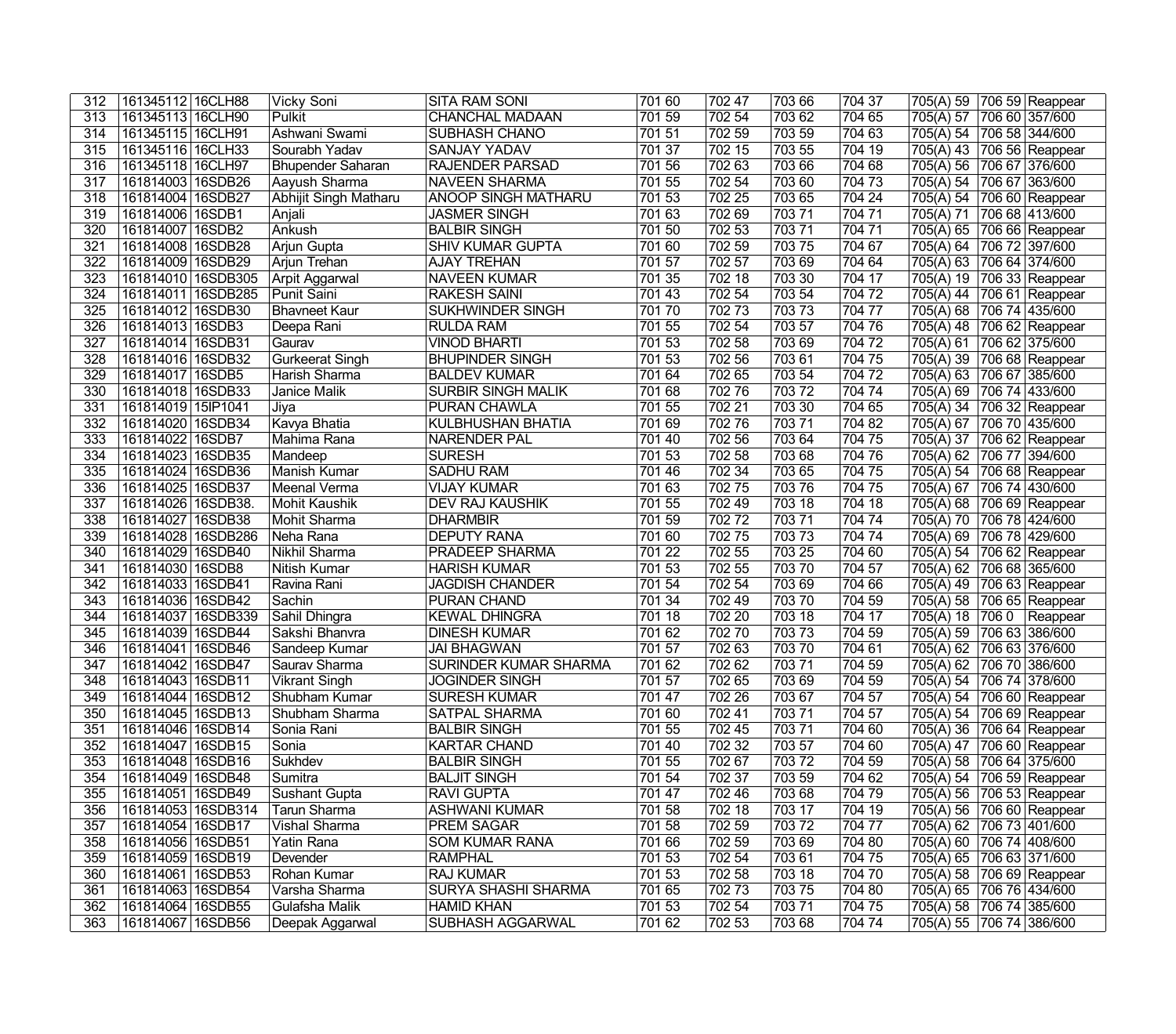| 364              | 161814070 16SDB57                | Gaurav Prateek     | <b>BALKAR SINGH</b>          | 701 17 | 702 18 | 703 17 | 704 17 | 705(A) 37 706 31 Reappear |
|------------------|----------------------------------|--------------------|------------------------------|--------|--------|--------|--------|---------------------------|
| 365              | 161814071 16SDB287               | Sunakshi Verma     | RADHA KRISHAN VERMA          | 701 61 | 702 61 | 70372  | 704 80 | 705(A) 62 706 62 398/600  |
| 366              | 161814072 16SDB23                | Vishal             | <b>AMARNATH</b>              | 701 18 | 702 31 | 703 25 | 704 56 | 705(A) 42 706 60 Reappear |
| 367              | 161814073 16SDB58                | Sonia              | <b>PREM SINGH JANGRA</b>     | 701 64 | 702 62 | 70372  | 704 69 | 705(A) 64 706 70 401/600  |
| 368              | 161814077 16SDB24                | Vivek Sharma       | <b>TOSHINDER SHARMA</b>      | 701 53 | 702 50 | 703 64 | 704 60 | 705(A) 54 706 63 Reappear |
| 369              | 161814079 16SDB63                | Devyani Kanvar     | <b>DILAVAR SINGH CHAUHAN</b> | 701 66 | 70279  | 70375  | 704 68 | 705(A) 71 706 74 433/600  |
| 370              | 161814081 16SDB306               | Pardeep            | <b>KIRPAL SINGH</b>          | 701 58 | 702 67 | 70373  | 704 65 | 705(A) 68 706 72 403/600  |
| $\overline{371}$ | 161814082 16SDB60                | Mehreen Imtiyaz    | SHEIKH IMTIYAZ AHMED         | 701 64 | 70274  | 70378  | 704 69 | 705(A) 63 706 70 418/600  |
| 372              | 161814083 16SDB312               | Renu Rani          | <b>RAJENDER KUMAR</b>        | 701 53 | 70274  | 703 74 | 704 67 | 705(A) 67 706 73 408/600  |
| $\overline{373}$ | 161937001 16GTLP18               | Aakash Rawal       | <b>KRISHAN KUMAR</b>         | 701 23 | 702 53 | 703 59 | 704 31 | 705(A) 31 706 63 Reappear |
| $\overline{374}$ | 161937002 16GTLP19               | Abhishek           | <b>SURESH KUMAR</b>          | 701 57 | 70274  | 703 69 | 704 60 | 705(A) 60 706 71 391/600  |
| 375              | 161937003 16GTLP1                | Ajay Rana          | <b>SATBIR RANA</b>           | 701 53 | 702 56 | 703 63 | 704 75 | 705(A) 64 706 74 385/600  |
| 376              | 161937004 16GTLP20               | Akash Bansal       | <b>ASHOK KUMAR</b>           | 701 32 | 702 46 | 703 64 | 704 59 | 705(A) 39 706 59 Reappear |
| $\overline{377}$ | 161937005 16GTLP2                | Akshay             | <b>RANDHIR SINGH</b>         | 701 56 | 70275  | 70374  | 704 71 | 705(A) 66 706 71 413/600  |
| 378              | 161937006 16GTLP3                | Anil               | <b>JANESHWAR</b>             | 701 35 | 702 46 | 703 54 | 704 51 | 705(A) 45 706 58 Reappear |
| 379              | 161937008 16GTLP131 Ashish Kumar |                    | <b>UMA SHANKAR JHA</b>       | 701 54 | 702 67 | 703 65 | 704 60 | 705(B) 68 706 71 385/600  |
| 380              | 161937009 16GTLP5                | Ashu               | <b>DALIP</b>                 | 701 49 | 702 52 | 70357  | 704 50 | 705(A) 54 706 57 319/600  |
| 381              | 161937011 16GTLP23               | Deepak Kumar       | <b>SUBHASH SINGH</b>         | 701 48 | 702 49 | 703 62 | 704 54 | 705(A) 53 706 63 329/600  |
| 382              | 161937012 16GTLP24               | Deepanshi Rajput   | <b>SANJAY SINGH RAJPUT</b>   | 701 51 | 702 64 | 70373  | 704 61 | 705(A) 61 706 69 379/600  |
| 383              | 161937013 16GTLP26               | Deepanshu Latka    | <b>PUSHPINDER LATKA</b>      | 701 57 | 702 66 | 70373  | 704 67 | 705(B) 69 706 73 405/600  |
| 384              | 161937014 16GTLP6                | Dinesh             | <b>JAGBIR</b>                | 701 29 | 702 24 | 703 29 | 704 17 | 705(A) 32 706 28 Reappear |
| 385              | 161937015 16GTLP25               | Deepanshu Bajaj    | <b>PARVEEN BAJAJ</b>         | 701 55 | 702 66 | 703 66 | 704 66 | 705(A) 58 706 63 374/600  |
| 386              | 161937016 16GTLP141              | Hritik Ranjan      | <b>DEO CHANDRA SINGH</b>     | 701 65 | 70274  | 703 73 | 704 72 | 705(A) 70 706 79 433/600  |
| 387              | 161937018 16GTLP31               | Jatin Kamboj       | <b>RAJESH KUMAR</b>          | 701 49 | 702 53 | 70363  | 704 67 | 705(A) 54 706 63 349/600  |
| 388              | 161937019 16GTLP32               | Khushal Chopra     | DHEERAJ CHOPRA               | 701 59 | 702 52 | 703 69 | 704 74 | 705(A) 61 706 72 387/600  |
| 389              | 161937020 16GTLP33               | Mahima Gupta       | <b>SUMER GUPTA</b>           | 701 64 | 70274  | 70374  | 704 78 | 705(A) 71 706 80 441/600  |
| 390              | 161937021 16AS371                | Manish Gupta       | <b>DHARAMPAL GUPTA</b>       | 701 55 | 702 62 | 70370  | 704 62 | 705(A) 62 706 74 385/600  |
| 391              | 161937022 16GTLP34               | Mehar Pal          | <b>JAIPAL SINGH</b>          | 701 53 | 70273  | 70372  | 704 60 | 705(A) 62 706 70 390/600  |
| 392              | 161937025 16GTLP35               | Nancy Jindal       | <b>SATISH JINDAL</b>         | 701 54 | 70273  | 70374  | 70478  | 705(A) 69 706 74 422/600  |
| 393              | 161937026 16GTLP36               | Nandita Biswal     | <b>MANORANJAN BISWAL</b>     | 701 46 | 702 52 | 703 53 | 704 61 | 705(A) 52 706 75 Reappear |
| 394              | 161937027 16GTLP9                | Naveen             | <b>NARSHI RAM</b>            | 701 56 | 70270  | 70368  | 704 66 | 705(A) 57 706 77 394/600  |
| 395              | 161937028 16GTLP37               | Neeraj             | <b>BHUDEV</b>                | 701 52 | 702 69 | 70370  | 704 64 | 705(A) 63 706 72 390/600  |
| 396              | 161937029 16GTLP38               | Nidhi Jain         | <b>HARICHAND JAIN</b>        | 70173  | 70284  | 70381  | 70472  | 705(A) 74 706 80 464/600  |
| 397              | 161937030 16GTLP39               | Nitish Vats        | <b>MAHESH CHANDER</b>        | 701 48 | 702 69 | 703 69 | 704 61 | 705(A) 59 706 57 363/600  |
| 398              | 161937032 16GTLP11               | Parteek Rana       | <b>CHAMAN SINGH</b>          | 701 18 | 702 15 | 703 31 | 704 15 | 705(A) 17 706 39 Reappear |
| 399              | 161937033 16GTLP12               | Parvinder Rana     | <b>BIJENDER RANA</b>         | 701 38 | 702 52 | 703 51 | 704 18 | 705(A) 37 706 60 Reappear |
| 400              | 161937035 16GTLP41 Piyush Asija  |                    | <b>SURESH KUMAR ASIJA</b>    | 701 51 | 702 66 | 703 64 | 704 70 | 705(A) 57 706 65 373/600  |
| 401              | 161937036 16GTLP13               | ∣Rajat             | <b>ROHTASH</b>               | 701 52 | 702 66 | 70369  | 704 74 | 705(A) 59 706 73 393/600  |
| 402              | 161937037 16GTLP15               | Ravi               | <b>VINOD GOSWAMI</b>         | 701 52 | 70273  | 70373  | 704 77 | 705(A) 63 706 71 409/600  |
| 403              | 161937038 16GTLP42               | Riya Gautam        | <b>RAJENDER GAUTAM</b>       | 701 52 | 70278  | 703 69 | 704 78 | 705(A) 60 706 69 406/600  |
| 404              | 161937039 16GTLP45               | Sagar              | <b>SURESH KUMAR</b>          | 701 49 | 702 56 | 703 59 | 704 74 | 705(B) 59 706 61 358/600  |
| 405              | 161937040 16GTLP46               | Sagar Kundu        | <b>RAJ SINGH KUNDU</b>       | 701 55 | 70271  | 703 66 | 704 71 | 705(A) 53 706 64 380/600  |
| 406              | 161937041 16GTLP47               | Sagar Vashisht     | <b>NARESH VASHISHT</b>       | 701 51 | 702 69 | 703 65 | 704 62 | 705(A) 58 706 65 370/600  |
| 407              | 161937043 16GTLP49               | Saurabh Rai        | <b>BRIJESH KUMAR RAI</b>     | 701 63 | 70274  | 70372  | 704 64 | 705(B) 72 706 75 420/600  |
| 408              | 161937044 16GTLP50               | Sawan Kumar        | <b>BALJEET SINGH</b>         | 701 55 | 702 65 | 703 68 | 704 59 | 705(A) 62 706 67 376/600  |
| 409              | 161937047 16GTLP16               | ∣Trisha            | <b>RAKESH KUMAR</b>          | 701 63 | 70279  | 703 75 | 704 69 | 705(A) 68 706 72 426/600  |
| 410              | 161937048 16GTLP53               | Udipta Kumar Panda | <b>DILLIP KUMAR PANDA</b>    | 701 11 | 702 67 | 703 67 | 704 52 | 705(A) 50 706 70 Reappear |
| 411              | 161937049 16GTLP54               | Vignesh            | <b>DEEPAK</b>                | 701 56 | 702 65 | 703 74 | 704 62 | 705(A) 63 706 76 396/600  |
| 412              | 161937051 16GTLP56               | Vikas Gahlyan      | <b>SUBHASH CHANDER</b>       | 701 61 | 70270  | 70371  | 704 58 | 705(A) 57 706 70 387/600  |
| 413              | 161937052 16GTLP44               | Ronika Grover      | <b>ASHISH GROVER</b>         | 701 50 | 702 14 | 70372  | 704 56 | 705(A) 47 706 63 Reappear |
| 414              | 161937055 16GTLP43               | Roma Grover        | <b>RK GROVER</b>             | 701 69 | 70270  | 70374  | 704 73 | 705(A) 66 706 80 432/600  |
| 415              | 161937058 16GTLP145 Preeti Nayak |                    | <b>RAMDAS NAYAK</b>          | 701 55 | 702 67 | 703 66 | 704 55 | 705(A) 59 706 73 375/600  |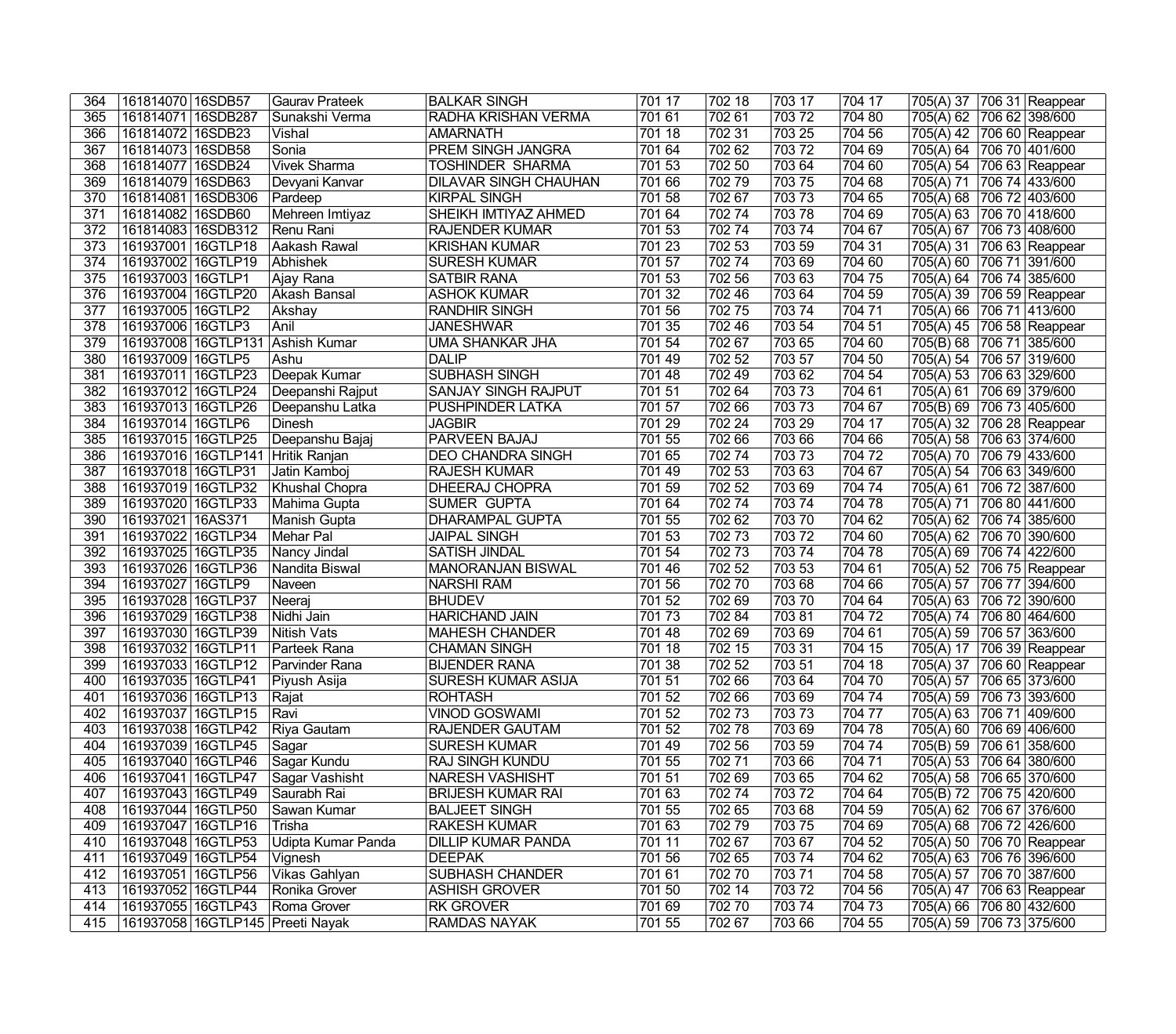| 416 | 161937059 16GTLP29  | Ishan Ahuja                 | SAGAR AHUJA             | 701 50 | 702 50 | 70363  | 704 57 | 705(A) 37 706 67 Reappear |                 |
|-----|---------------------|-----------------------------|-------------------------|--------|--------|--------|--------|---------------------------|-----------------|
| 417 | 161937063 16GTLP30  | Jatin Kumar                 | <b>JITENDER KUMAR</b>   | 701 49 | 702 66 | 703 64 | 704 74 | 705(A) 55                 | 706 76 384/600  |
| 418 | 162142004 14SGM53   | <b>Uday Singh</b>           | <b>RANDHIR SINGH</b>    | 701 52 | 702 15 | 70361  | 704 14 | 705(A) 41                 | 706 59 Reappear |
| 419 | 162142006 16BLK28   | Pratishtha Nagpal           | PRADEEP KUMAR NAGPAL    | 701 63 | 70274  | 703 65 | 70472  | 705(A) 64                 | 706 70 408/600  |
| 420 | 162142008 16BLK30   | <b>Bharti Ahlawat</b>       | <b>MANJIT SINGH</b>     | 70158  | 70278  | 70371  | 704 64 | 705(A) 61                 | 706 72 404/600  |
| 421 | 162142010 16BLK32   | Ankit                       | <b>DHANBIR SINGH</b>    | 701 51 | 702 23 | 703 63 | 704 10 | 705(A) 50                 | 706 58 Reappear |
| 422 | 162142017 16BLK34   | Rekha                       | <b>JASPAL</b>           | 701 63 | 702 69 | 70371  | 704 77 | 705(A) 63                 | 706 63 406/600  |
| 423 | 162142019 16BLK10   | Ashish Saini                | <b>ASHOK SAINI</b>      | 701 55 | 702 62 | 70373  | 704 65 | 705(A) 55                 | 706 63 373/600  |
| 424 | 162142032 16BLK22   | Ankush Sharma               | <b>SALINDER KUMAR</b>   | 701 55 | 702 67 | 703 67 | 704 69 | 705(A) 58                 | 706 68 384/600  |
| 425 | 162142033 16DWK712  | Diksha                      | RAJKUMAR                | 701 65 | 70276  | 70372  | 704 84 | 705(A) 62                 | 706 69 428/600  |
| 426 | 162142038 16BLK35   | Aman                        | <b>VIJAY SINGH</b>      | 701 58 | 70261  | 703 64 | 704 59 | 705(A) 56                 | 706 62 360/600  |
| 427 | 164441001 16UIL1    | Gagandeep Sharma            | MANGA RAM               | 701 64 | 70273  | 703 70 | 704 68 | 705(A) 64                 | 706 80 419/600  |
| 428 | 164441002 16UIL2    | Nikhil                      | KANWAR SINGH            | 701 56 | 702 71 | 70368  | 704 62 | 705(A) 64                 | 706 75 Reappear |
| 429 | 164441003 16UIL3    | Kanika Choudhary            | <b>RAMVIR SINGH</b>     | 701 60 | 70272  | 70369  | 704 61 | 705(A) 64                 | 706 71 397/600  |
| 430 | 164441004 15LLBU40  | Navnoor Kaur                | <b>KIRPAL SINGH</b>     | 701 69 | 702 85 | 70373  | 704 70 | 705(A) 73                 | 706 76 446/600  |
| 431 | 164441005 16UIL5    | Bhavya Sharma               | <b>KAMLAJEET SHARMA</b> | 701 57 | 702 66 | 70370  | 704 61 | 705(A) 57                 | 706 62 373/600  |
| 432 | 164441006 16UIL8    | Shivam Singla               | <b>YOGESH SINGLA</b>    | 701 54 | 70273  | 703 69 | 704 68 | 705(A) 69                 | 706 69 402/600  |
| 433 | 164441007 16UIL9    | Shubham                     | <b>RAKESH BANSAL</b>    | 701 67 | 70278  | 703 69 | 704 68 | 705(A) 66                 | 706 80 428/600  |
| 434 | 164441008 16UIL10   | Monika Sharma               | <b>VIJAY</b>            | 701 62 | 702 64 | 703 68 | 704 69 | 705(A) 64                 | 706 71 398/600  |
| 435 | 164441009 16UIL81   | Navender                    | <b>RAJ KUMAR</b>        | 701 27 | 702 36 | 703 62 | 704 43 | 705(A) 29                 | 706 58 Reappear |
| 436 | 164441010 16UIL11   | Naisha Malik                | SHAMSHER SINGH MALIK    | 701 67 | 70276  | 703 77 | 704 65 | 705(A) 67                 | 706 75 427/600  |
| 437 | 164441011 16UIL12   |                             | <b>SUKRAM PAL</b>       | 701 55 | 702 67 | 703 68 | 704 55 | 705(A) 63                 | 706 70 378/600  |
| 438 | 164441012 16UIL13   | Karandeep                   | <b>ANOOP DIWAN</b>      | 701 66 | 70274  |        | 704 61 |                           |                 |
| 439 |                     | <b>Tushar Diwan</b><br>Udit |                         | 701 62 | 702 67 | 703 67 |        | 705(A) 73                 | 706 81 422/600  |
|     | 164441013 16UIL14   |                             | <b>SATISH KUMAR</b>     |        |        | 70371  | 704 61 | 705(A) 64                 | 706 78 403/600  |
| 440 | 164441014 16UIL15   | Sanchita                    | <b>KAMAL KISHORE</b>    | 70172  | 70283  | 703 77 | 704 60 | 705(A) 75                 | 706 82 449/600  |
| 441 | 164441016 16UIL16   | Abhinav                     | <b>MADAN PAL</b>        | 701 52 | 702 62 | 70368  | 704 58 | 705(A) 59                 | 706 77 376/600  |
| 442 | 164441017   16UIL17 | Aman Gupta                  | <b>RAJESH GUPTA</b>     | 701 65 | 70274  | 70373  | 704 57 | 705(A) 63                 | 706 79 411/600  |
| 443 | 164441018 16UIL18   | Manav Dhull                 | DR AJAY DHULL           | 70161  | 70261  | 703 67 | 704 58 | 705(A) 59                 | 706 75 381/600  |
| 444 | 164441019 16UIL19   | Karan Singh                 | <b>KULBIR SINGH</b>     | 701 52 | 702 50 | 703 33 | 704 52 | 705(A) 52                 | 706 67 Reappear |
| 445 | 164441020 16UIL113  | Sameer Singh                | YOGENDER KUMAR          | 701 56 | 70274  | 703 64 | 704 56 | 705(A) 52                 | 706 65 367/600  |
| 446 | 164441021   16UIL82 | Neelam                      | <b>SADHU RAM</b>        | 701 56 | 70277  | 70367  | 704 65 | 705(A) 65                 | 706 65 395/600  |
| 447 | 164441022 16UIL20   | Ananya Bhardwaj             | SHALINDER BHARDWAJ      | 701 67 | 70275  | 70373  | 704 69 | 705(A) 68                 | 706 81 433/600  |
| 448 | 164441023 16UIL21   | Varun                       | <b>BALBIR SINGH</b>     | 701 55 | 702 58 | 70368  | 704 58 | 705(A) 57                 | 706 73 369/600  |
| 449 | 164441024 16UIL22   | Chirag Chauhan              | JITENDER SINGH CHAUHAN  | 701 51 | 702 42 | 703 64 | 704 51 | 705(A) 51                 | 706 58 Reappear |
| 450 | 164441025 16UIL23   | <b>Tanmeet Kaur</b>         | SURINDER SINGH          | 701 63 | 70276  | 70374  | 70479  | 705(A) 67                 | 706 70 429/600  |
| 451 | 164441026 16UIL24   | Akshita                     | <b>KIRAN TANEJA</b>     | 70161  | 70270  | 703 77 | 704 77 | 705(A) 62 706 71 418/600  |                 |
| 452 | 164441028 16UIL26   | Aditya Kumar                | <b>ANOOP KUMAR</b>      | 701 65 | 702 66 | 70374  | 704 79 | 705(A) 66 706 68 418/600  |                 |
| 453 | 164441029 11DE13371 | Paras Dhamija               | YASHPAL DHAMIJA         | 701 68 | 702 76 | 70372  | 704 65 | 705(A) 65 706 69 415/600  |                 |
| 454 | 164441030 16UIL27   | Mehak                       | <b>BALWINDER SINGH</b>  | 701 68 | 702 85 | 70381  | 704 64 | 705(A) 64 706 82 444/600  |                 |
| 455 | 164441031 16UIL28   | Himali                      | <b>VINOD KUMAR</b>      | 70176  | 70282  | 70381  | 704 69 | 705(A) 74 706 83 465/600  |                 |
| 456 | 164441032 15DE17271 | Surinder Pal                | <b>GURMAIL SINGH</b>    | 701 53 | 702 53 | 703 47 | 704 51 | 705(A) 63 706 58 325/600  |                 |
| 457 | 164441033 16UIL30   | Moninder                    | <b>RAJINDER DHANDA</b>  | 701 52 | 702 45 | 703 58 | 704 52 | 705(A) 52                 | 706 62 Reappear |
| 458 | 164441035 16UIL31   | Amardeep                    | <b>CHETAN DASS</b>      | 701 59 | 702 49 | 703 66 | 704 60 | 705(A) 65                 | 706 72 371/600  |
| 459 | 164441036 16UIL32   | Pargat Singh                | <b>BALDEV SINGH</b>     | 701 64 | 702 63 | 70369  | 704 63 | 705(A) 69                 | 706 67 395/600  |
| 460 | 164441037   16UIL33 | Kashish Sahni               | <b>AJAY SAHNI</b>       | 70174  | 70277  | 70372  | 704 70 | 705(A) 74                 | 706 77 444/600  |
| 461 | 164441038 16UIL34   | Sakshi                      | <b>VINOD BHARDWAJ</b>   | 701 68 | 702 65 | 70369  | 704 63 | 705(A) 66 706 66 397/600  |                 |
| 462 | 164441039 16UIL35   | Dushyant Singh              | <b>RANDHIR SINGH</b>    | 70149  | 702 13 | 70367  | 704 19 | 705(A) 52                 | 706 62 Reappear |
| 463 | 164441040 16UIL36   | Himansu Malik               | <b>KULDEEP SINGH</b>    | 701 54 | 702 53 | 703 64 | 704 53 | 705(A) 54                 | 706 60 338/600  |
| 464 | 164441042 16UIL37   | Gaurav Kadyan               | <b>VED PAL KADYAN</b>   | 701 63 | 70263  | 70374  | 704 55 | 705(A) 65 706 75 395/600  |                 |
| 465 | 164441044 16UIL39   | Madhavi                     | <b>TARSEM CHAND</b>     | 701 60 | 70271  | 70376  | 70479  | 705(A) 68                 | 706 37 Reappear |
| 466 | 164441045 16UIL40   | Anushka Sharma              | DAYANAND SHARMA         | 701 61 | 70275  | 70378  | 704 79 | 705(A) 68                 | 706 83 444/600  |
| 467 | 164441046 16UIL85   | Shahdeep                    | <b>PARDEEP KUMAR</b>    | 701 50 | 702 43 | 703 67 | 704 13 | 705(A) 60 706 66 Reappear |                 |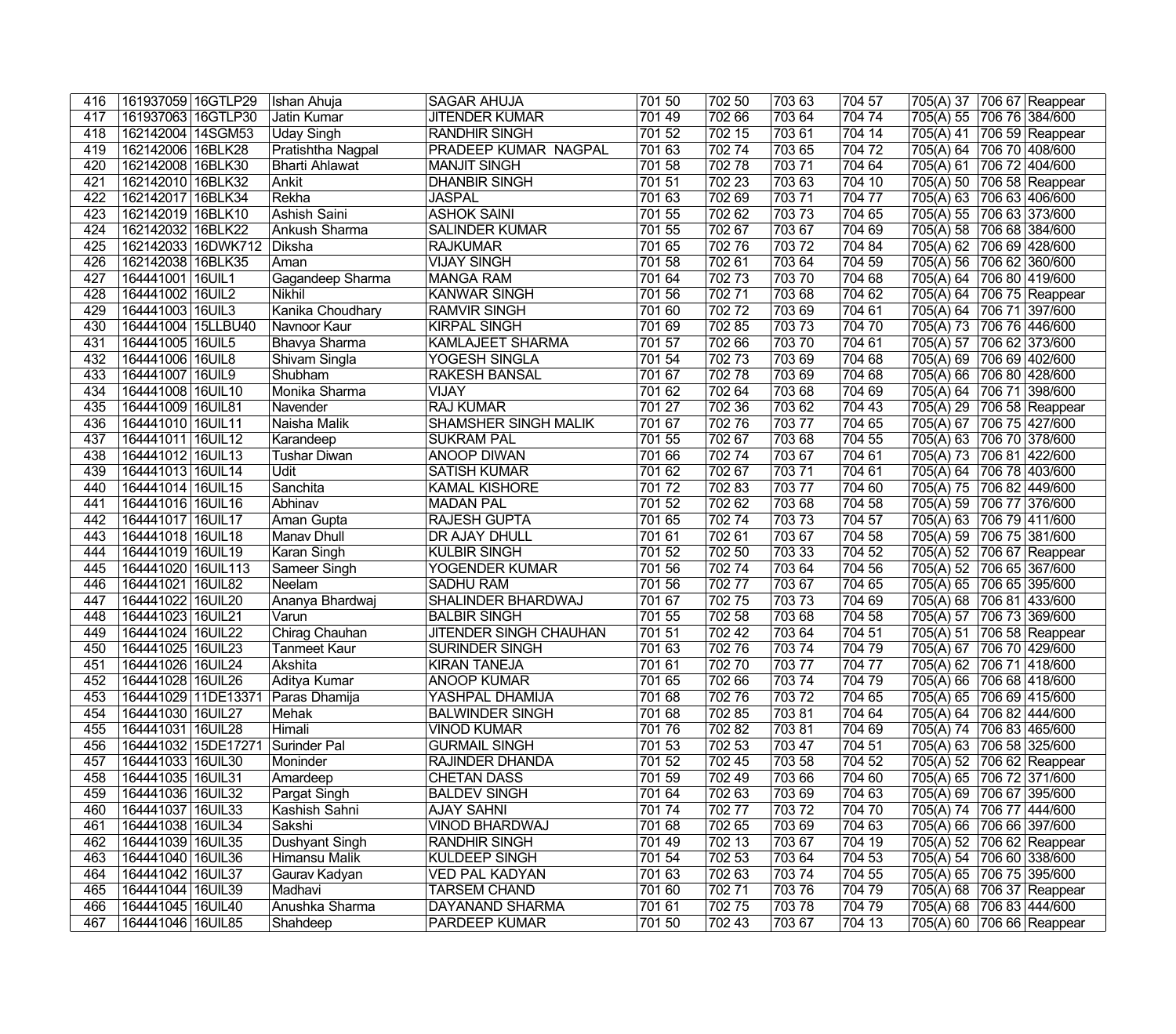| 468 | 164441047   16UIL41  | Vishal Samra            | <b>JASBIR SINGH</b>         | 701 69 | 702 64 | 703 70 | 704 79 | 705(A) 70<br>706 73 425/600           |  |
|-----|----------------------|-------------------------|-----------------------------|--------|--------|--------|--------|---------------------------------------|--|
| 469 | 164441048 16UIL86    | Gargee Naresh           | <b>NARESH KUMAR</b>         | 701 61 | 70277  | 70371  | 704 76 | 705(A) 68<br>706 80 433/600           |  |
| 470 | 164441049   15GS146  | Anurag                  | <b>KANWAR SINGH</b>         | 701 56 | 702 55 | 70370  | 704 75 | 705(A) 62<br>706 78 396/600           |  |
| 471 | 164441050 16UIL42    | Virender                | <b>VIR SINGH</b>            | 701 67 | 702 59 | 703 69 | 704 77 | 706 78 417/600<br>705(A) 67           |  |
| 472 | 164441051 16UIL43    | Khushi Verma            | <b>SUSHEEL KUMAR</b>        | 70170  | 70280  | 70376  | 704 81 | 705(A) 69<br>706 78 454/600           |  |
| 473 | 164441052 16UIL44    | Aakanksha               | <b>SANJEEV KUMAR</b>        | 701 64 | 702 68 | 703 69 | 704 76 | 706 72 409/600<br>705(A) 60           |  |
| 474 | 164441053 16UIL87    | Himanshu                | <b>SUSHIL KUMAR</b>         | 701 61 | 70273  | 70371  | 704 76 | 706 70 413/600<br>705(A) 62           |  |
| 475 | 164441054 16UIL45    | Ajay Raj                | <b>SURENDER KUMAR</b>       | 701 62 | 702 70 | 703 69 | 704 74 | 706 70 411/600<br>705(A) 66           |  |
| 476 | 164441055 16UIL46    | Shitiz Verma            | <b>SATISH VERMA</b>         | 701 55 | 702 66 | 70370  | 704 71 | 705(A) 58 706 68 388/600              |  |
| 477 | 164441056 16UIL88    | Anita                   | <b>RAM KUMAR</b>            | 701 65 | 702 62 | 703 70 | 704 71 | 705(A) 70<br>706 73 411/600           |  |
| 478 | 164441057 16UIL47    | Smit Kamboj             | <b>KRISHAN LAL KAMBOJ</b>   | 701 33 | 702 26 | 703 51 | 704 49 | 705(A) 45<br>$\sqrt{706}$ 59 Reappear |  |
| 479 | 164441058 15DCK604   | Sonia                   | <b>JAGMINDER SINGH</b>      | 701 62 | 702 57 | 703 15 | 704 71 | 705(A) 67<br>706 59 Reappear          |  |
| 480 | 164441059 16UIL89    | Rajat                   | MOHAN LAL                   | 701 60 | 70274  | 70370  | 704 71 | 706 74 415/600<br>705(A) 66           |  |
| 481 | 164441060 16UIL48    | Uday Panwar             | <b>SUDHIR PANWAR</b>        | 701 58 | 702 64 | 703 69 | 704 71 | 705(A) 62<br>706 71 395/600           |  |
| 482 | 164441061   16UIL49  | Dheeraj Yadav           | <b>MANOJ KUMAR</b>          | 701 60 | 702 61 | 703 67 | 704 62 | 705(A) 63<br>706 70 383/600           |  |
| 483 | 164441062 16UIL50    | Hemant Yadav            | <b>MANOJ YADAV</b>          | 701 62 | 70275  | 703 69 | 704 69 | 705(A) 62<br>706 75 412/600           |  |
| 484 | 164441063 16UIL51    | Jahanvi Yadav           | <b>RAJBIR SINGH</b>         | 701 59 | 702 69 | 703 67 | 704 60 | 705(A) 61<br>706 75 Reappear          |  |
| 485 | 164441064 16UIL52    | Abheet Chhoker          | <b>NARENDER KUMAR</b>       | 701 51 | 702 54 | 703 65 | 704 54 | 705(A) 55<br>706 72 351/600           |  |
| 486 | 164441066 16UIL91    | <b>Rohit Kumar</b>      | <b>GYAN CHAND SAINI</b>     | 701 57 | 70273  | 703 68 | 704 74 | 705(A) 60<br>706 73 405/600           |  |
| 487 | 164441067 16UIL53    | Nasir Khan              | <b>VALI MOHD</b>            | 701 51 | 702 52 | 703 66 | 704 56 | 705(A) 51<br>706 66 Reappear          |  |
| 488 | 164441068 16UIL54    | Saurabh Yadav           | <b>KRISHAN PRAKASH</b>      | 701 53 | 70270  | 703 69 | 704 75 | 705(A) 70<br>706 78 415/600           |  |
| 489 | 164441069 16UIL55    | Dhiraj Yadav            | <b>BIRENDER KUMAR</b>       | 701 55 | 702 67 | 703 67 | 704 62 | 705(A) 58<br>706 64 373/600           |  |
| 490 | 164441070 16UIL92    | <b>Umesh Sharma</b>     | ANIRUDH SHARMA              | 701 54 | 702 53 | 703 63 | 704 59 | 705(A) 53<br>706 68 350/600           |  |
| 491 | 164441071   16UIL93  | Saksham                 | <b>SATISH KUMAR</b>         | 701 58 | 702 70 | 703 69 | 704 72 | 705(A) 68<br>706 69 406/600           |  |
| 492 | 164441072 16UIL56    | Rohit Bhardwaj          | <b>HET RAM BHARDWAJ</b>     | 701 53 | 702 66 | 703 69 | 704 69 | 705(A) 60<br>706 77 394/600           |  |
| 493 | 164441074 16UIL57    | Paras Ahuja             | <b>SURESH</b>               | 701 58 | 702 55 | 703 67 | 704 66 | 705(A) 60<br>706 69 375/600           |  |
| 494 | 164441075 16UIL96    | Rinku                   | <b>SATNARAYAN</b>           | 701 59 | 702 58 | 703 67 | 704 61 | 706 66 371/600<br>705(A) 60           |  |
| 495 | 164441077 16UIL97    | Sawan                   | <b>RAJINDER</b>             | 701 47 | 702 42 | 703 64 | 704 49 | 705(A) 41<br>706 63 Reappear          |  |
| 496 | 164441078 16UIL59    | Narender                | <b>MANI RAM</b>             | 701 63 | 702 65 | 703 69 | 704 61 | 705(A) 65<br>706 63 386/600           |  |
| 497 | 164441079 16UIL98    | Kanika Mehta            | <b>SURINDER MEHTA</b>       | 701 55 | 702 67 | 703 62 | 704 51 | 705(A) 46<br>706 69 Reappear          |  |
| 498 | 164441080 15IP616    | Kapil                   | <b>JAGDISH KUMAR</b>        | 701 53 | 702 55 | 703 67 | 704 53 | 706 60 351/600<br>705(A) 63           |  |
| 499 | 164441081   16UIL99  | Rohan Kalyan            | <b>GURMESH KUMAR</b>        | 701 60 | 702 57 | 703 67 | 704 54 | 706 33 Reappear<br>705(A) 23          |  |
| 500 | 164441082 16UIL60    | Sangita Selwal          | <b>HARPAL SELWAL</b>        | 701 61 | 702 63 | 703 67 | 704 65 | 705(A) 67<br>706 70 393/600           |  |
| 501 | 164441083 16UIL111   | Sahil                   | <b>RAJ SINGH</b>            | 701 64 | 70277  | 703 68 | 704 69 | 706 67 416/600<br>705(A) 71           |  |
| 502 | 164441085 16UIL62    | Deepak Malik            | <b>RAJ KUMAR</b>            | 701 59 | 702 53 | 703 66 | 704 59 | 706 61 358/600<br>705(A) 60           |  |
| 503 | 164441086 16UIL63    | Vaibhav Singh           | <b>SATPAL SINGH</b>         | 701 50 | 702 46 | 703 66 | 704 46 | 705(A) 58 706 64 330/600              |  |
| 504 | 164441087 16UIL100   | <b>Vivek</b>            | KULDEEP SINGH               | 70148  | 702 51 | 70364  | 704 48 | 705(A) 51 706 67 329/600              |  |
| 505 | 164441088 16UIL64    | Divya                   | <b>SHISHPAL</b>             | 701 62 | 70275  | 703 68 | 704 65 | 706 73 404/600<br>705(A) 61           |  |
| 506 | 164441089 16UIL65    | Abhishek                | <b>KEWAL KRISHAN</b>        | 701 58 | 702 66 | 703 65 | 704 52 | 705(A) 59<br>706 67 367/600           |  |
| 507 | 164441090 16UIL66    | Nitika                  | <b>ROSHAN LAL</b>           | 70172  | 70272  | 703 69 | 704 74 | 705(A) 67<br>706 82 436/600           |  |
| 508 | 164441092 16UIL101   | Oshnik                  | <b>SATISH KUMAR</b>         | 701 55 | 702 47 | 703 63 | 704 49 | 705(A) 42 706 67 Reappear             |  |
| 509 | 164441093 16UIL68    | Tamanna                 | <b>SUBHASH</b>              | 701 59 | 702 69 | 703 67 | 704 59 | 705(A) 69 706 81 404/600              |  |
| 510 | 164441094   16UIL102 | Abhishek                | RAMPAL                      | 701 59 | 702 70 | 703 71 | 704 72 | 705(A) 53 706 70 395/600              |  |
| 511 | 164441095   16UIL69  | Amit                    | <b>SUSHIL KUMAR</b>         | 701 25 | 702 26 | 703 56 | 704 41 | 705(A) 24 706 0 Reappear              |  |
| 512 | 164441096 16UIL70    | Tanisha                 | <b>RAKESH KUMAR</b>         | 701 61 | 702 16 | 70376  | 704 75 | 705(A) 64 706 80 Reappear             |  |
| 513 | 164441097   16UIL103 | Minakshi                | <b>JAGDISH</b>              | 701 62 | 70272  | 70372  | 704 71 | 705(A) 65<br>706 76 418/600           |  |
| 514 | 164441098 16UIL71    | Mousam Kamal Selwal     | <b>HARPAL SELWAL</b>        | 701 51 | 702 54 | 703 66 | 704 51 | 705(A) 60<br>706 69 351/600           |  |
| 515 | 164441100 16UIL106   | Ankit Yadav             | <b>NARESH KUMAR</b>         | 701 56 | 702 51 | 703 65 | 704 52 | 705(A) 58 706 60 342/600              |  |
| 516 | 164441101 16UIL72    | Jasvinder Choudhary     | <b>MANOJ CHOUDHARY</b>      | 701 55 | 702 51 | 70371  | 704 51 | 705(A) 58 706 60 346/600              |  |
| 517 | 164441102 16UIL107   | Rohit                   | <b>RAJBIR SINGH</b>         | 701 43 | 702 31 | 703 61 | 704 49 | 705(A) 51<br>706 59 Reappear          |  |
| 518 | 164441103 16UIL73    | <b>Akshit Chaudhary</b> | <b>DHERMINDER CHAUDHARY</b> | 701 63 | 702 68 | 70373  | 704 64 | 705(A) 72<br>706 75 415/600           |  |
| 519 | 164441104 16UIL108   | Kashik Boora            | <b>RAMMEHAR SINGH</b>       | 701 52 | 702 59 | 70372  | 704 60 | 705(A) 64<br>706 74 381/600           |  |